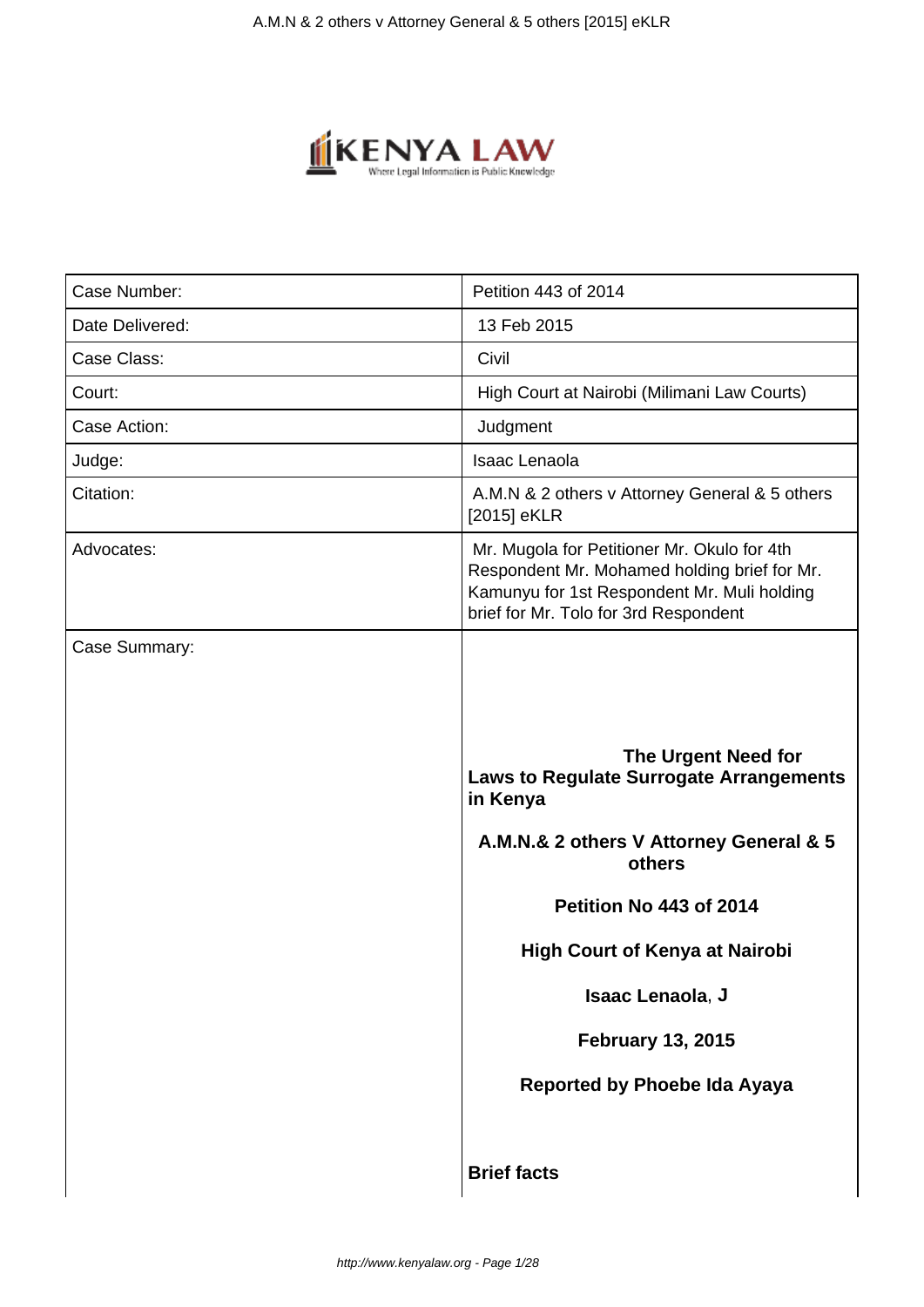An important issue was raised as to how surrogacy agreements should be lawfully operationalized and related questions as to the registration of a child born out of a surrogacy arrangement. X was diagnosed with secondary infertility after losing one child at infancy and having had four miscarriages, each in the first trimester. She sought advise from The Nairobi IVF Center Ltd, the  $4<sup>th</sup>$ Respondent and the latter advised her to seek an egg donor IVF/ET as the most suitable fertility option and both X and her husband, Y, accepted the advise. The egg donor option was undertaken as advised and failed. X and Y sought further advise from the  $4<sup>th</sup>$ Respondent and it was agreed that a surrogate arrangement was the next best option and Z agreed to be the surrogate host. Her husband was also agreeable to the arrangement and a Surrogacy Agreement was subsequently signed. Z consented to have three embryos transferred to her and to hand over the born baby to the genetic parents. Z underwent the embryo transfer which was successful to term and delivered twin female babies. After taking legal advise from the Attorney General, Kenyatta National Hospital issued a Birth Notification Certificate indicating that X and Y were the parents of the twins and The Department of National Registration, the 2<sup>nd</sup> Respondent issued their birth certificates. On application for British Citizenship for the children, enabling them travel to the United Kingdom which was unsuccessful because the procedure that was followed in obtaining birth certificates for the surrogate twins was found wanting in the United Kingdom and thus the need to harmonize the legal position regarding surrogacy arrangements between Kenya and the United Kingdom because while the latter had an elaborate legal framework to govern surrogacy arrangements, Kenya had none.

### **Issues**

i) Whether birth certificates issued to children born out of a surrogacy agreement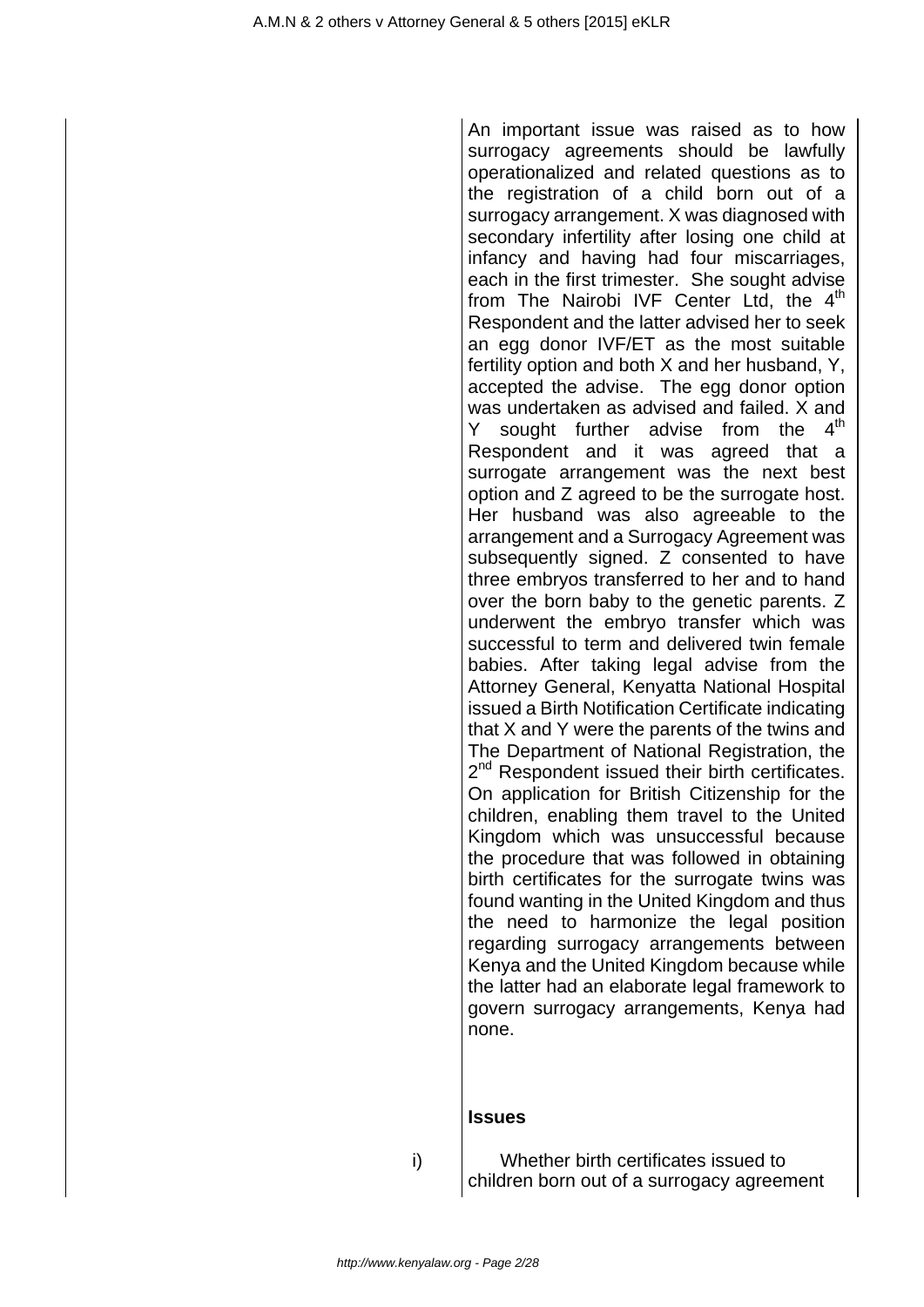were properly issued under the current legal regime in Kenya, without undertaking the adoption process.

ii) Who between the surrogate mother and the commissioning mother was the lawful mother of children born under a surrogacy agreement?

**Family law –surrogacy-** definition of a parent – where the commissioning mother was registered as the mother in the birth certificate – whether it was legally proper to register the commissioning mother on the child's birth certificate without going through the adoption process - whether, legally, a woman who gave birth under a surrogacy agreement would be recognized as the child's mother as opposed to the commissioning mother – Children's Act: Births and Deaths Registration Act, section 22; Constitution of Kenya 2010, article 53(2)

**Family law -adoption** – adoption processwhether the commissioning mother was required to adopt the children even after a surrogacy agreement was valid- whether it was legally proper to register the commissioning mother on the child's birth certificate without going through the adoption process - Children Act (cap 141)

## **Constitution of Kenya, 2010**

Article 53 (2); A child's best interests are of paramount importance in every matter concerning the child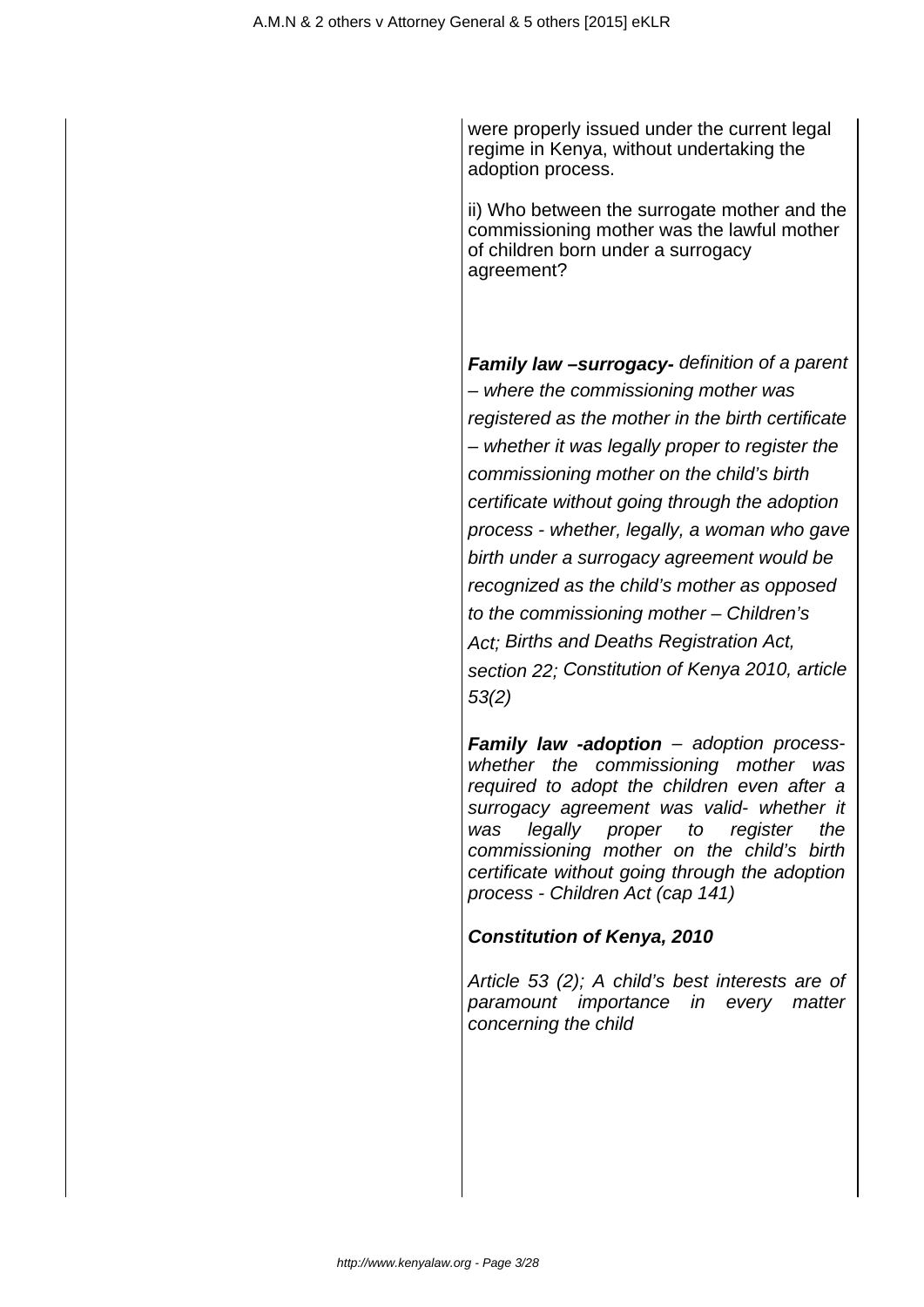**Held:**

1. The children were issued with birth certificates based on the advice given by the Attorney General on the basis of the consent between the surrogate mother and the intended parents. The same was also meant to save the parties' concerned time and money that would otherwise need to be expended over an adoptive process under the Children's Act. That short cut process was however faulted on the argument that the birth certificates were falsified since, in law, the intended mother could not, at the time of issuance, be deemed as the mother of the children.

2. A host woman was legally presumed to be the mother of a surrogate child until other legal processes were applied to transfer legal motherhood to the commissioning woman. The surrogate mother having carried a child following assisted reproduction and no other woman was the child's legal mother – Section 33(1) of the United Kingdom's Human Fertilization and Embryology Act, 2008. This remained the case unless the child was subsequently adopted or parenthood transferred through a parental order. Absent adoption or a parental order, she had and retained parental responsibility.

- 3. Absent a legislative framework in Kenya, the position taken by the United Kingdom's courts had to prevail and so the surrogate mother was the mother of the twins until such a time as the necessary legal processes were undertaken or until the court issued orders in that regard. As a result, the birth certificates were unlawfully issued contrary to section 22 of the Births and Deaths Registration Act.
- 4. What the commissioning parents wanted, and what the child's best interests demanded was an order permanently extinguishing all the legal rights and responsibilities of the surrogate parents and permanently vesting all such rights and responsibilities in the commissioning parents. There were only two ways that, in principle, such an outcome could be achieved; an adoption order made in accordance with section 46 of the United Kingdom's Adoption and Children Act (cap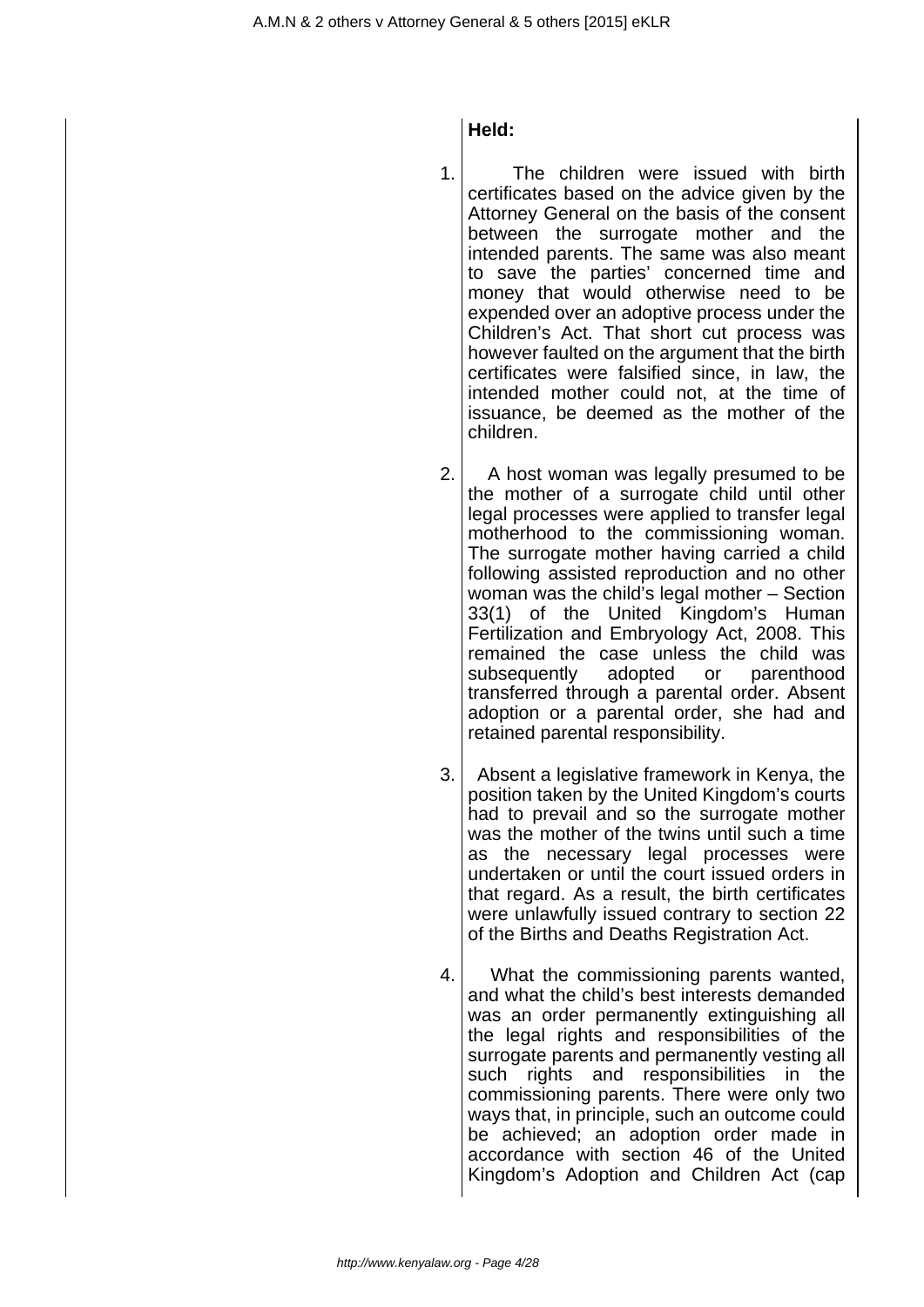141) or a parental order made in accordance with section 54 of the 2008 Act.

- 5. Unlike the courts in the United Kingdom, Kenya did not have provision for parental orders and the only option that could have been available was adoption. Whatever decision the court made in that regard however, had to be guided by two main considerations;
- $a.$  The need to ensure that the unit of the family as intended in the surrogacy agreement was not ruined by unnecessary detail and technicality.
- b. That at all times the best interests of the surrogate children was paramount.
- 6. In addressing the first issue in the context of a parental order, the primary aim of section 54 of the United Kingdom's Human Fertilization and Embryology Act 2008 was to allow an order to be made which had a transformative effect on the legal relationship between the child and the applicants. The effect of the order was that the child was treated as though born to the applicants.
- 7. The Court, in granting relief, had to take into account the fact that for the preceding three years, the commissioning parents had struggled to attain the family they intended to have, spent huge amounts of time, money and other resources, yet hitting legal walls. Whatever orders were to be made therefore had to be within the law, realistic, practical and effective.
- 8. The principle that the best interests of the child, in any case involving a child, being paramount, had been universally accepted. The Constitution of Kenya, 2010 contained a provision to that effect in article 53(2).
- 9. Although the surrogate mother was married, her husband only featured in the signing of the Surrogacy Agreement. It was also obvious that neither of them had any intention of claiming the children in the future and therefore to all practical intents and purposes, the commissioning parents were the ones raising the children as parents. Principally, in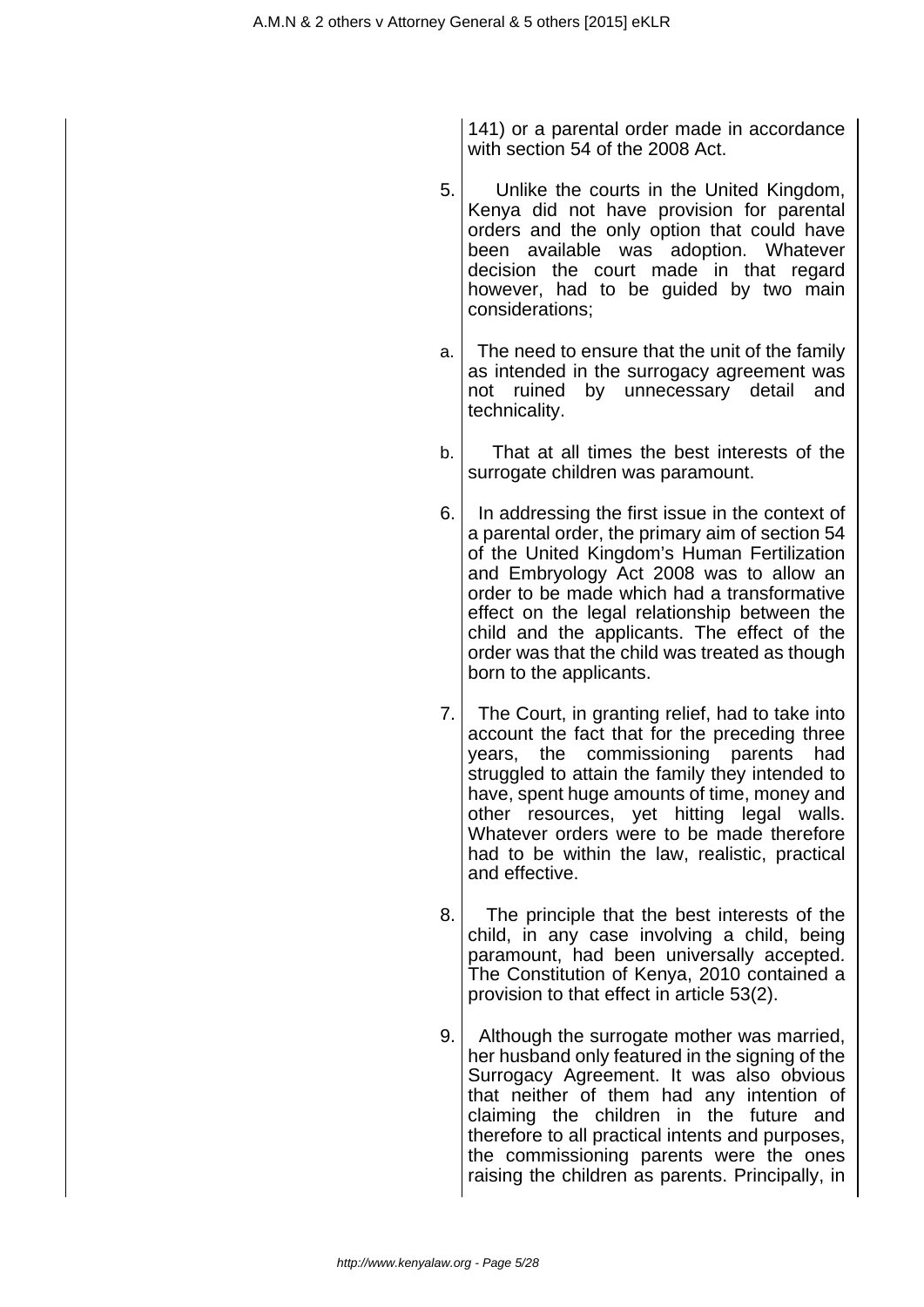crafting an appropriate relief, there was need to confer upon the commissioning parents legal parenthood by the most expeditious and inexpensive lawful process.

- 10. While it was agreed that an adoption order was the only appropriate relief, the efficacy of such an order was cast in doubt because the commissioning father was actually genetically the father of the twins and so could not adopt his own child. What mattered was how to confer parental status/parental responsibility upon the mother. The option that seemed agreeable to all parties and actually the only one visibly available within out legal regime, was adoption by the commissioning mother since the commissioning father was already a parent in fact and in law.
- 11. (**Obiter**) "In Kenya, there is now no doubt that we require a law to regulate surrogate arrangements in order to protect all involved and affected parties including and most importantly, the children."

Order issued that pending a fast-tracked adoption process for the surrogate twins, their birth certificates and Kenyan passports be amended and/or altered to indicate that the surrogate mother and not the commissioning mother is their biological mother.

Order issued directing the Deputy Registrar of the Family Division to fast-track the adoption proceedings in the interests of justice.

In cases of surrogacy, the surrogate mother shall be registered as the mother of a born child pending legal proceedings to transfer legal parenthood to the commissioning parents.

The Attorney General is directed to fast-track the enactment of legislation to cater for surrogacy arrangements in Kenya.

**Cases**

#### **East Africa**

1. AO v SAJ & another Civil Appeal No 188 of 2009 – (Mentioned)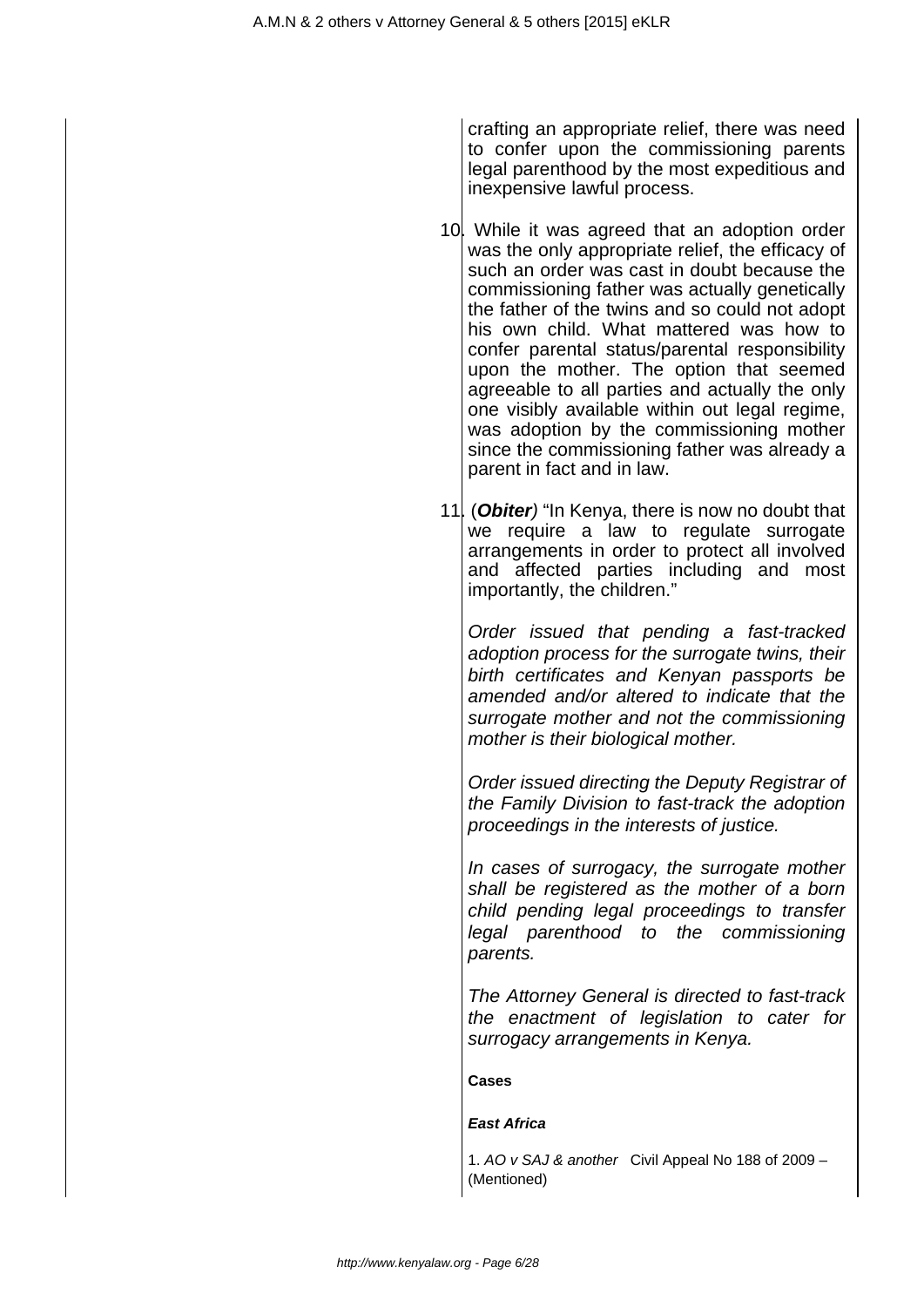2. JLN & 2 others v Director of children Petition No 78 of 2014 – (Mentioned)

3. NHOS v Little Angels Network Civil Appeal No 64 of 2012 – (Mentioned)

4. THJ v SMO Civil Appeal No 64 of 2014 – (Mentioned)

#### **South Africa**

1. Ex parte: WH and Others (29936/11) [2011] ZAGPPHC 185; 2011 (6) SA 514 (GNP); [2011] 4 All SA 630 (GNP) (27 September 2011) – (Explained)

2. Du Toit & another v Minister of Welfare & Population Development & others 2003(2) SA 198 (CC); [2002] ZACC20, 2002(10) BCLR 1006 (CC);(2) SA 198(CC) – (Followed)

#### **Belgium**

1. Marckx v Belgium (application No 6833/74) – (Followed)

#### **United Kingdom**

1. Re: L (a minor) [2010] EWHC 3146 (Fam) – (Explained)

2. Re G (children) [2006] UKHL 43 – (Explained)

3. In Re X & Y (Foreign surrogacy) [2008] EWHC 3030 (Fam) – (Followed)

4. Re X (A child) [2014] EWHC 3135 (Fam) – (Followed)

5. In the matter of Re: D (A child) EWHCC 2121 (Fam) – (Distinguished)

6. JP & another v SP & CP [2014] EWHC 595 (Fam) – (Followed)

#### **Statutes**

#### **East Africa**

1 Constitution of Kenya, 2010 articles 43, 45, 53 - (Interpreted)

2. Births and Deaths Registration Act, (cap149) section 2, 22 - (Interpreted)

3. Children's Act, 2001 (Act No 8 of 2001) section 11 – (Interpreted)

#### **United Kingdom**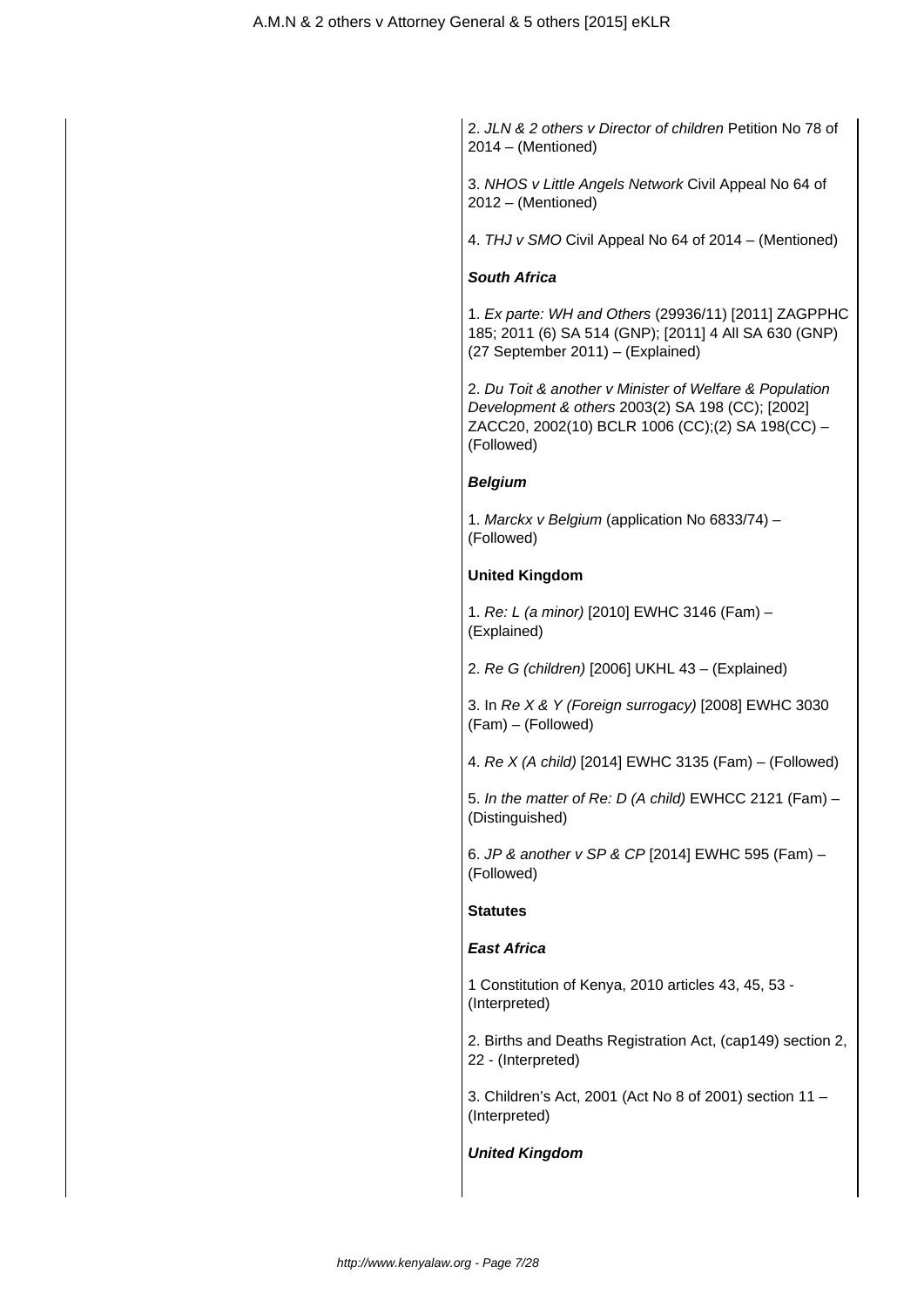|                                     | 1. Human Fertilisation and Embryology Act, 1990 section<br>54               |  |
|-------------------------------------|-----------------------------------------------------------------------------|--|
|                                     | 2. UK's Surrogacy Arrangements Act, 1985                                    |  |
|                                     | <b>International Instruments</b>                                            |  |
|                                     | 1. African Charter on the Rights and Welfare of the Child<br>(ACRWC) (1990) |  |
|                                     | 2. United Nations Convention on the Rights of the Child<br>(1989)           |  |
|                                     | <b>Advocates</b>                                                            |  |
|                                     | 1. Mr Mugola for Petitioner                                                 |  |
|                                     | 2. Mr Okulo for 4 <sup>th</sup> Respondent                                  |  |
|                                     | 3. Mr Mohamed h/ b for Mr Kamunyu for 1 <sup>st</sup> Respondent            |  |
|                                     | 4. Mr Muli h/ b for Mr Tolo for 3rd Respondent                              |  |
|                                     |                                                                             |  |
|                                     |                                                                             |  |
|                                     |                                                                             |  |
| <b>Court Division:</b>              | <b>Constitutional and Human Rights</b>                                      |  |
| <b>History Magistrates:</b>         |                                                                             |  |
| County:                             | Nairobi                                                                     |  |
| Docket Number:                      | $\overline{\phantom{a}}$                                                    |  |
| History Docket Number:              | $\overline{\phantom{a}}$                                                    |  |
| Case Outcome:                       | $\overline{\phantom{a}}$                                                    |  |
| <b>History County:</b>              | $\blacksquare$                                                              |  |
| <b>Representation By Advocates:</b> | <b>Both Parties Represented</b>                                             |  |
| Advocates For:                      |                                                                             |  |
| Advocates Against:                  | $\overline{\phantom{a}}$                                                    |  |
| Sum Awarded:                        | $\blacksquare$                                                              |  |

 The information contained in the above segment is not part of the judicial opinion delivered by the Court. The metadata has been prepared by Kenya Law as a guide in understanding the subject of the judicial opinion. Kenya Law makes no warranties as to the comprehensiveness or accuracy of the information.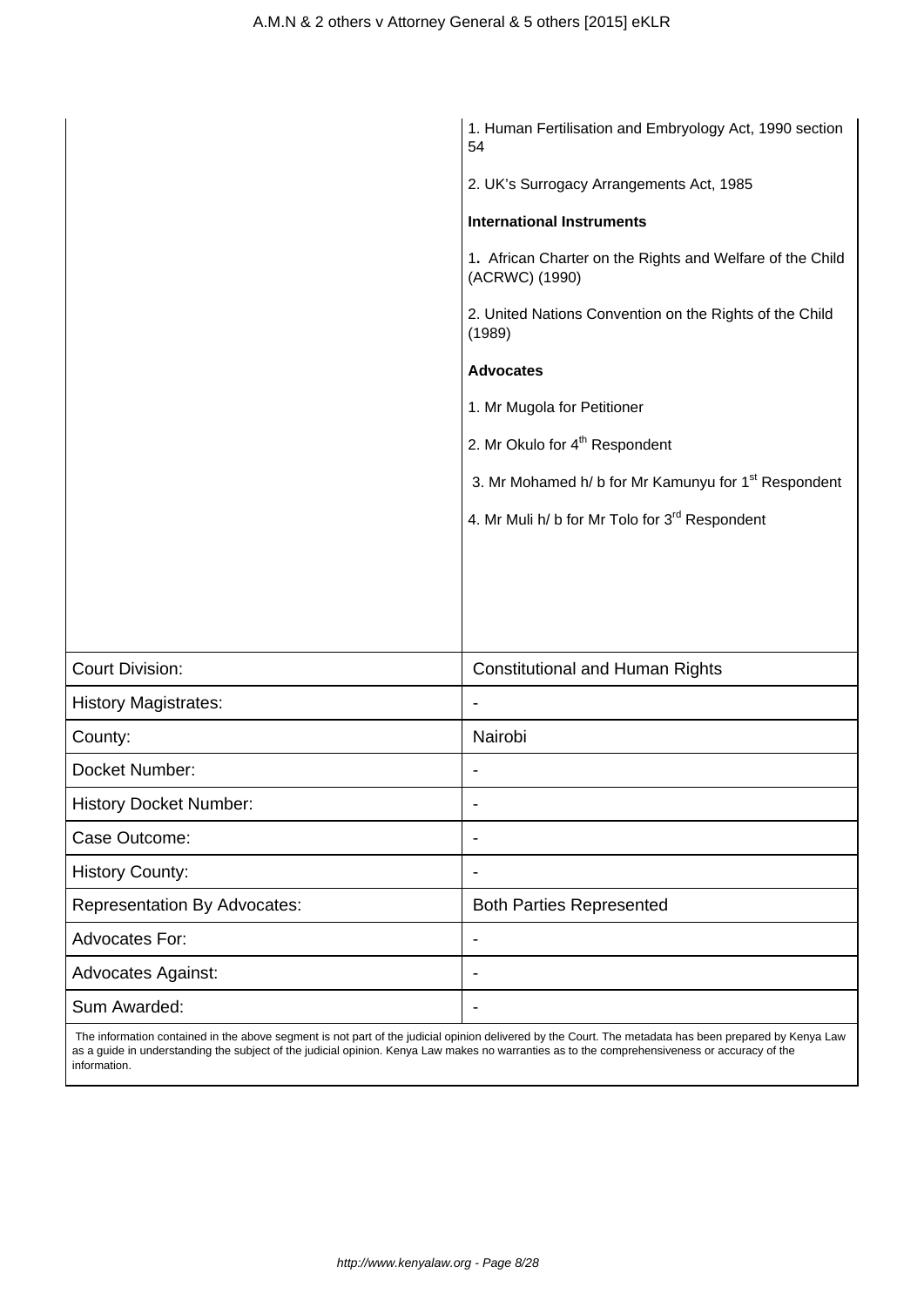### **REPUBLIC OF KENYA**

## **IN THE HIGH COURT OF KENYA AT NAIROBI**

## **CONSTITUTIONAL AND HUMAN RIGHTS DIVISION**

### **PETITION NO.443 OF 2014**

### **BETWEEN**

**T.M.K. …………………………………….…………………………….…….......…3RD PETITONER**

### **AND**

| <b>RESPONDENT</b> |                            |
|-------------------|----------------------------|
| <b>RESPONDENT</b> | 3 <sup>RD</sup>            |
| <b>RESPONDENT</b> | $\mathbf{A}^{\mathsf{TH}}$ |
| <b>RESPONDENT</b> | 55H                        |
| <b>RESPONDENT</b> | $6$ <sup>TH</sup>          |

### **JUDGMENT**

#### **Factual Background**

1. This Petition raises the important issue as to how surrogacy agreements should be lawfully operationalized and related questions as to the registration of a child born out of a surrogacy arrangement.

2. For purposes of privacy of the Parties, the Petitioners shall be referred as X, Y and Z respectively, in all reproductions of this Judgment.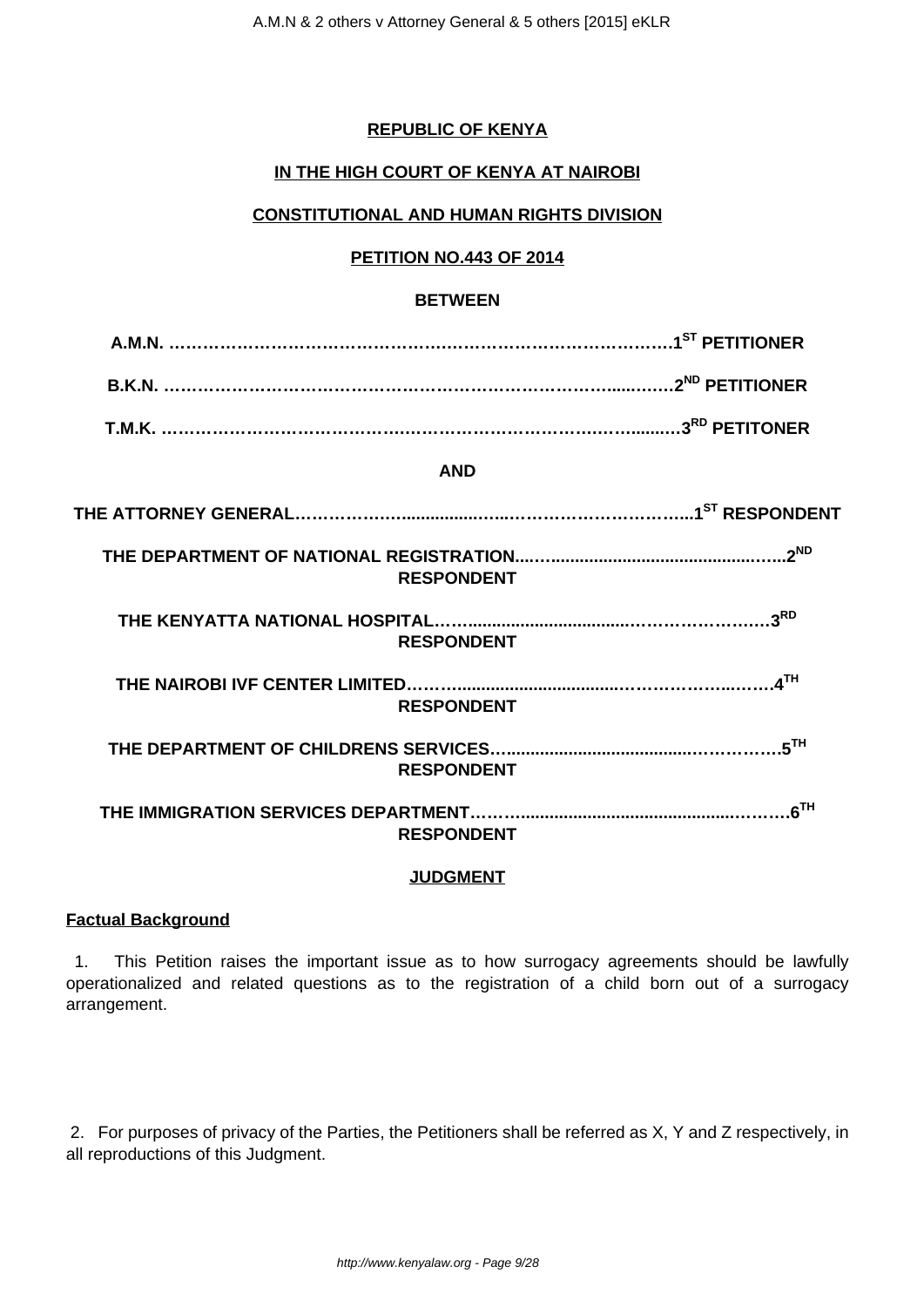3. In the Petition dated  $8<sup>th</sup>$  September 2014, the Petitioners aver that X was diagnosed with secondary infertility after losing one child at infancy and having had four miscarriages, each in the first trimester. She then sought advise on 13<sup>th</sup> July 2011 from the 4<sup>th</sup> Respondent and the latter advised her to seek an egg donor IVF/ET as the most suitable fertility option and both X and her husband, Y, accepted the advise. The egg donor option was undertaken when an anonymous donor's eggs were identified but the procedure failed as X had no endocervical canal and so access to her cervix was impossible.

4. X and Y sought further advise from the  $4<sup>th</sup>$  Respondent and it was agreed that a surrogate arrangement was the next best option and Z agreed to be the surrogate host. Her husband was also agreeable to the arrangement and a Surrogacy Agreement was subsequently signed on  $6<sup>th</sup>$  June 2012. By that Agreement, Z inter-alia consented to have three embryos transferred to her and to hand over the born baby to the genetic parents. On  $7<sup>th</sup>$  June 2012, Z underwent the embryo transfer at the  $4<sup>th</sup>$ Respondent's facility and on 5<sup>th</sup> February 2013, she delivered twin babies of the female gender at the Kenyatta National Hospital, the 3rd Respondent.

5. Thereafter and after taking legal advise from the Attorney General, Kenyatta National Hospital issued a Birth Notification Certificate indicating that  $X$  and  $Y$  were the parents of the twins and the  $2<sup>nd</sup>$ Respondent issued their birth certificates on  $12<sup>th</sup>$  June 2013 with those particulars recorded. The twins also received Kenyan Passports on 19<sup>th</sup> June 2014.

6. What triggered the filing of the Petition was the fact that X and Y sometime after June 2014 applied for British Citizenship for the children and to enable them travel to the United Kingdom but the Application was unsuccessful and the response from the UK Passport Office dated  $4<sup>th</sup>$  August 2014 was inter-alia as follows;

**"In order to establish British citizenship for J and G there are two options available to you.**

**Adoption under Article 23 of the 1993 Hague Convention on the Protection of children and Cooperation in Respect of the Inter-Country Adoption – certificates issued under The Hague Convention Article 23 are acceptable for passport services.**

**Registration as a British citizen – it is open to you to contract the United Kingdom Visa &**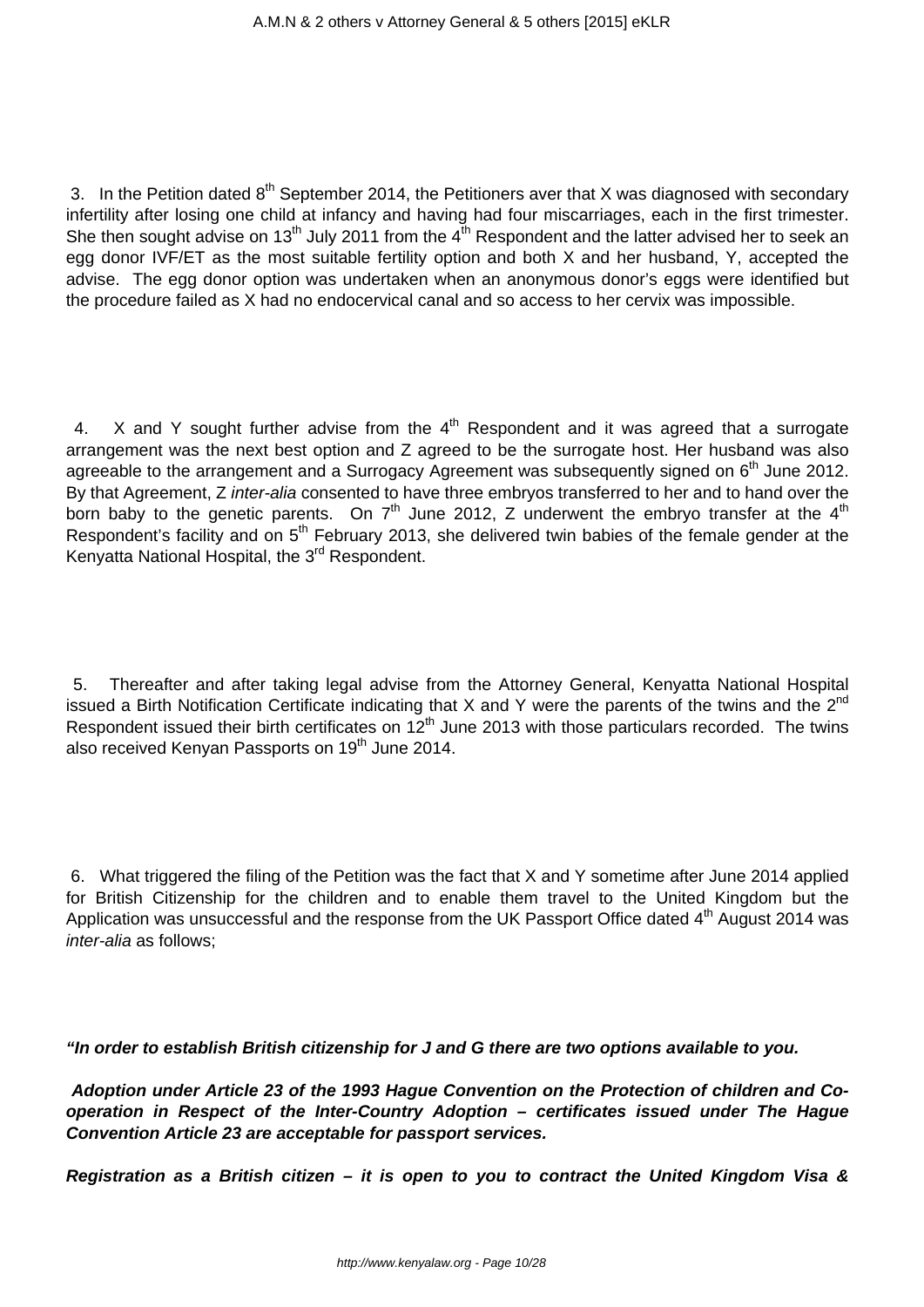**Immigration service (UKV&I) with a view to registering the children as British citizens. You should contact UKV&I) via the website [www.gov.uk](http://www.gov.uk)"**

7. X and Y applied for a review of the said decision and in response, the UK Passport Office stated as follows, by letter dated 23<sup>rd</sup> August 2014;

**"From the information we were given in the application, your daughters' claim would be based on the fact that they had a British parent named on their birth certificate. Information provided in support of your daughters claim have raised concerns that the details given on the birth certificate were found not to be true…"**

8. Having sought legal advise on their predicament, the Petitioners thereafter came to this Court seeking relief on the following grounds;

**(1) That currently there is no law in Kenya regulating surrogacy arrangements and it is because of lack of a legal regime that the Petitioners found themselves in this situation.**

**(2) That even where there is no legal regime the Constitution elaborates on the need to deal with the issue on the basis of the best interests of the child. Further, in the event of a dispute, the Children's Court or the High Court may be called upon to give the necessary direction by applying the principles of the Constitution.**

**(3) That the Petitioners' application for UK Passports was denied on grounds that surrogacy is not recognized in Kenya and as a result the documents supplied by the Petitioners for their children's application were not acceptable.**

**(4) That the only acceptable alternative by the UK passport office is an adoption order.**

**(5) That pursuant to the surrogacy arrangement the 1st and 2nd Petitioners can no longer satisfy the requirements for an adoption order as the children are actually their own.**

**(6) That in the face of this conflict of laws and from the unfolding immigration predicament, the Petitioners apprehend that the best interests of the children may not be achieved thus killing the dicta and spirit of the Constitution by discrimination arising from non-recognition of their registration of birth Certificates issued by the Department of National Registration and the birth notification issued by the Kenyatta National Hospital.**

**(7) That in the forgoing, the Petitioners have suffered loss and hardship from the inability to promptly acquire internationally recognized documents of identity for their children and it is only fair and just, that the Court grants the orders as prayed.**

**(8) That the honourable Court has jurisdiction to grant the orders sought.**

9. The orders that they now seek for the above reasons are the following;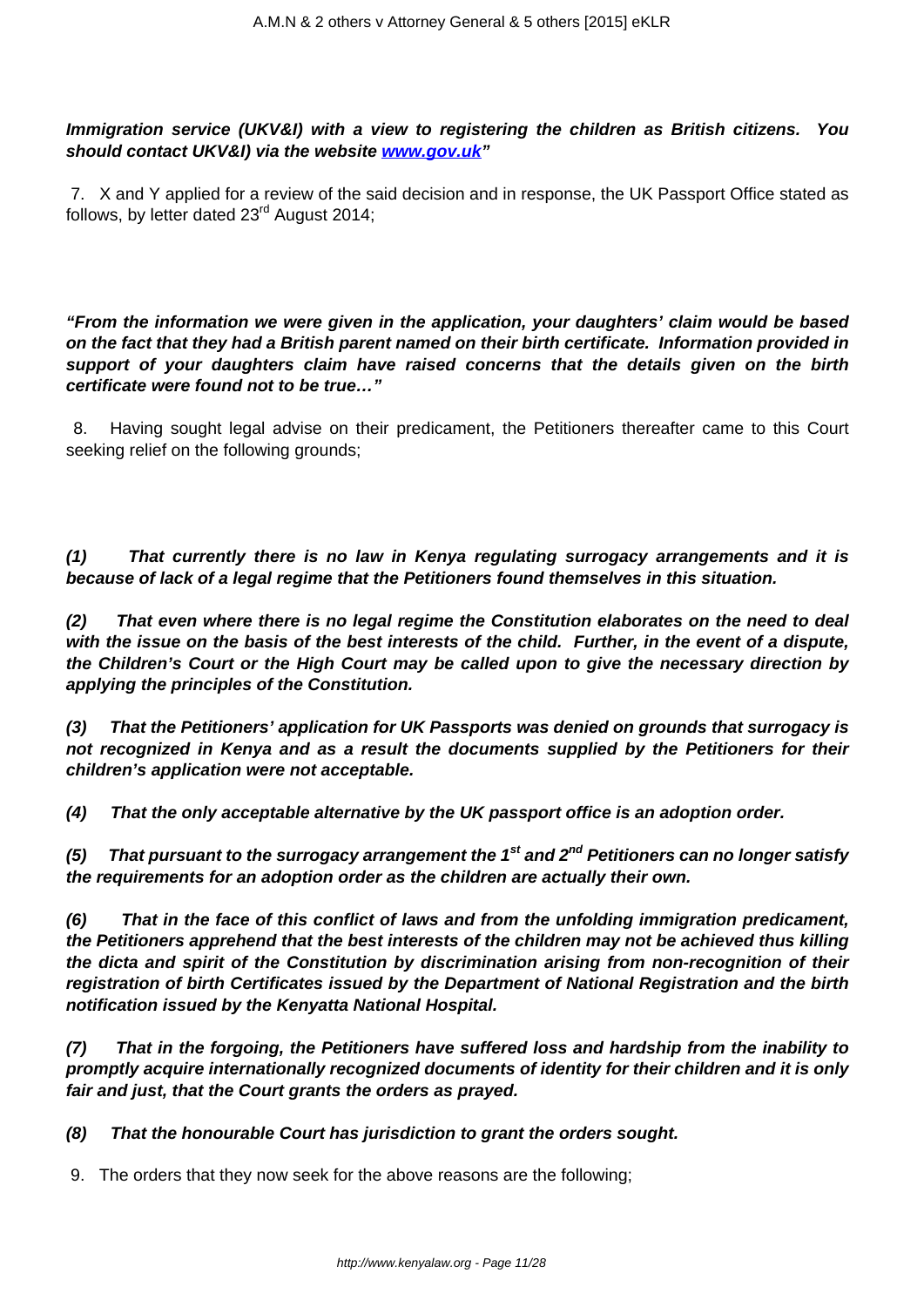**"(1) That this application be certified as urgent and service of the same be dispensed with in the first instance.**

**(2) That pending the hearing and final determination of this application this honourable Court be pleased to issue Orders to allow the Petitioner to amend the Birth Certificate and Kenyan passports of the Petitioners surrogate children to facilitate the adoption process.(sic)**

**(3) That pending the hearing and final determination of this application this honourable Court be pleased to offer guidance as to the parental status of Surrogate children in consideration of the conflict of laws between Kenya and the United Kingdom.(sic)**

**(4) That this honorable Court be pleased to issue a declaration order on the procedures to be used in the adoption of surrogate children with specific reference to harmonising United Kingdom rules.**

**(5) That the cost of this application be provided for."**

10. It is obvious that because of inelegance in the drafting of the Petition, prayer (1) is misplaced while prayers (2) and (3) are improperly worded. I will however, in line with the provisions of **Article 159** of the **Constitution,** determine the twin issues based on their substance and not the inelegance of language and the words used.

### **Petitioners' Case**

11. Mr. Mungola presented the Petitioners' case and relying on the Supporting Affidavit of X sworn on 8<sup>th</sup> September 2014 together with its annextures as well as Submissions filed on 14<sup>th</sup> October 2014, he submitted firstly, that there is need to harmonise the legal position regarding surrogacy arrangements between Kenya and the United Kingdom because while the letter has an elaborate legal framework to govern surrogacy arrangements, Kenya has none. He made reference in that regard to the **UK's Surrogacy Arrangements Act, 1985** and the **Human Fertilisation** and **Embryology Act, 1990.**

12. Secondly, that in the present case, although the Attorney General advised X and Y on the procedure to follow in obtaining birth certificates for the surrogate twins, the said procedure has been found wanting in the United Kingdom leading to frustration by X to take the children to the United Kingdom as she had intended to. For avoidance of doubt, the Attorney General in his opinion dated 11<sup>th</sup> April 2013 addressed to the Chief Executive Officer of the Kenyatta National Hospital stated partly as follows;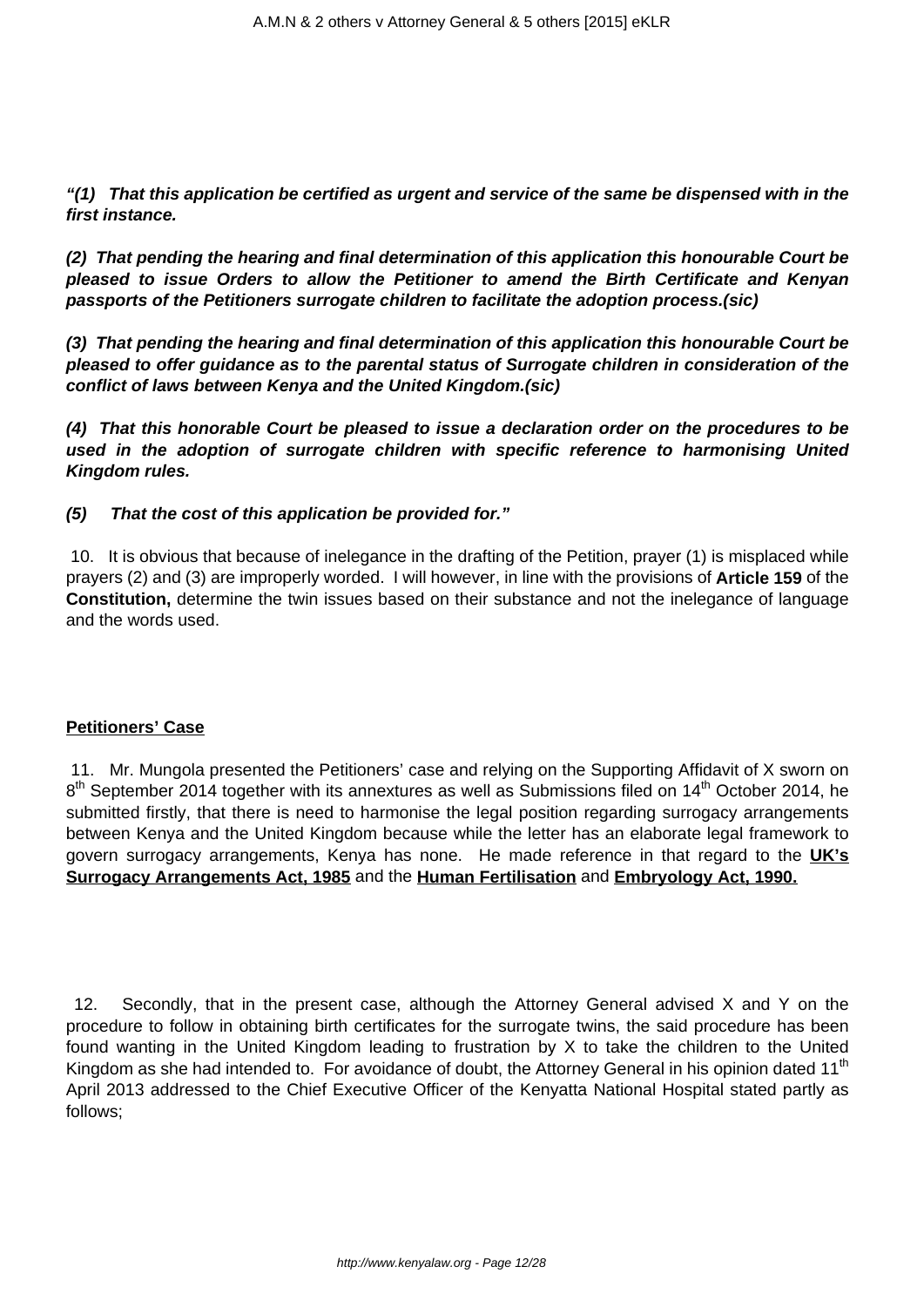**"The current arrangement is not contentious since the surrogate host woman has raised no objection to the indication of the names of the surrogate genetic couple's names in the birth notifications of the twins born to the surrogate host woman. From the perspective of the Children's Act of 1991, the Registration of Persons Act, as well as the Citizenship and Immigration Act No.12 of 2011, it is notable that once the names of the surrogate genetic couple are entered in the birth notification of the children born out of this arrangement, legal parentage is conferred for all purposes under law, and would obviate the need for adoptive procedures subsequently. It is significant that the surrogacy agreement in the instant case documents that the surrogate host woman, on compassionate grounds, will not have any physical or legal custody or any parental duties with respect to the child born out of the arrangement."**

13. Thirdly, that based on the provisions of **Articles 43** and **53** of the **Constitution, Section 11** of the **Children's Act, 2003**, the United Nations Convention on the Rights of the Child and the African Charter on the Rights and Welfare of the Child, children have the right to the highest attainable standards of health, certainty of parentage issuance of a birth certificate and the right not to suffer any form of discrimination. Further, that under **Article 45** of the **Constitution**, the family is the natural and fundamental unit of society and the necessary basis for social order and shall enjoy the recognition and protection of the State.

14. In addition, that the best interest principle would necessitate that a child's social and emotional needs would need to be fully met at all times. In that regard, reliance was placed on the decisions in **A.O. vs S.A.J. & Anor (2011) eKLR, NHOS vs Little Angels Network (2014) eKLR,** and **THJ vs SMO (2014) eKLR,** Re A (a child).

15. In applying the best interests of the child principle, the Petitioners therefore submitted that in the unique circumstances of this case, the best interests of the twin children would be served if an adoption order was issued in favour of X and Y.

16. Fourthly, and in furtherance of the above submission, a distinction was made as between adoption orders and parental orders with the conclusion made that in the present case, an application in the UK for a parental order would not succeed because under **Section 54** of the **Human Fertilisation** and **Embryology Act, 2008** one of the conditions for grant of a parental order is that the application thereof must be made within six months of birth. That following the decision in **Re: L (a minor) [2010] EWHC 3146 (Fam),** the said time limit cannot be extended and so the Petitioners have been shut out of that process leaving an adoption order in Kenya as the only remedy available to them.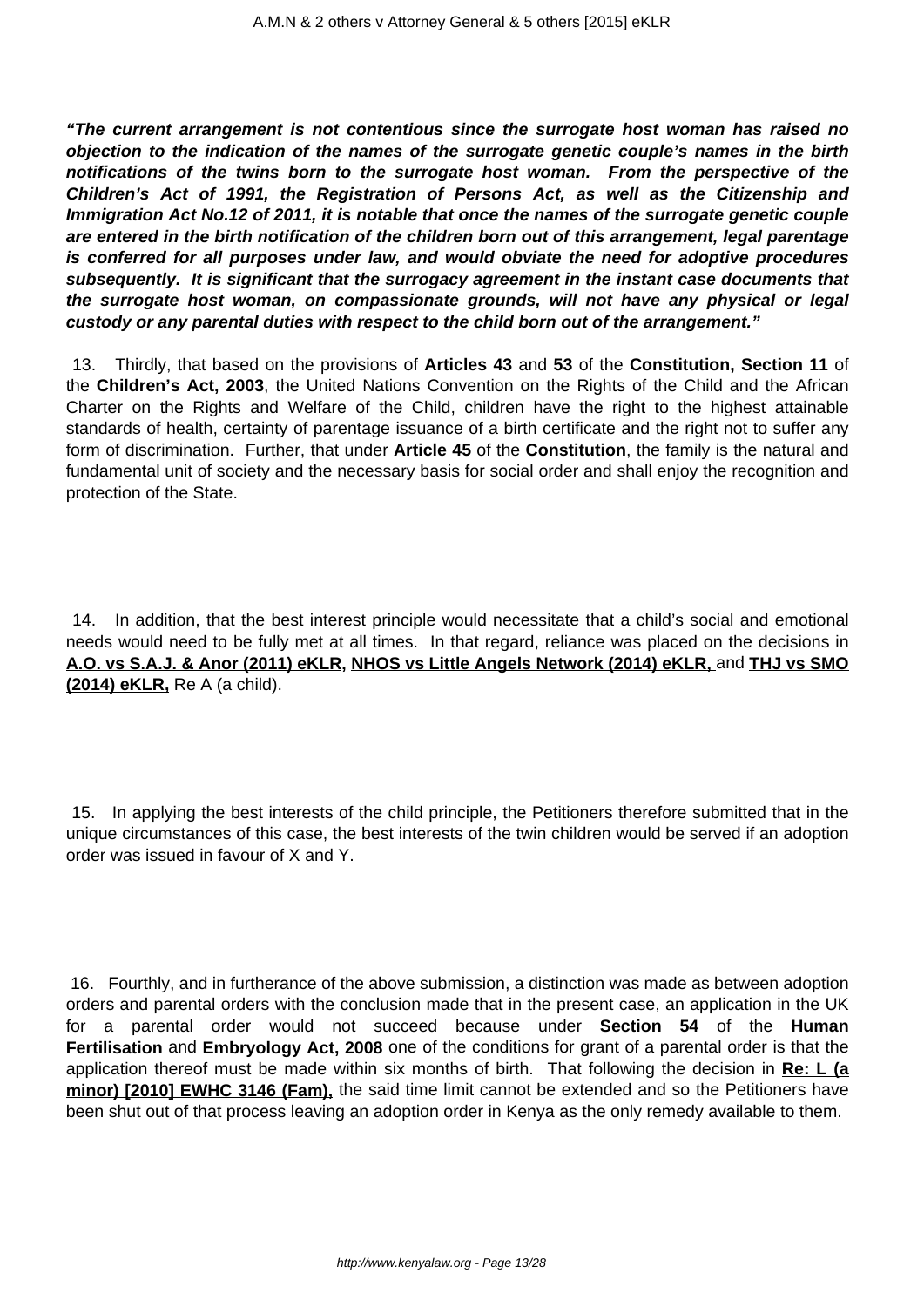17. Lastly, that Courts should be flexible and liberal in applying the law to individual circumstances and not set "the bar too high for parents whose only option is to have a child by way of surrogacy", citing the South African case of the **High Court in North Gauteng (South Africa), Case No.29936/1, In the Exparte matter between WH & Others.**

18. For the above reasons, the Petitioners seek the orders elsewhere set out above.

### **1 st , 2nd, 5th and 6th Respondents' Case**

19. The above Respondents in response to the Petition filed a Replying Affidavit sworn on 24<sup>th</sup> October 2014 sworn by Ahmed Hussein, the Director of Children Services in the Ministry of Labour, Social Security and Services. Mr. Opondo, learned Litigation counsel also made oral submissions at the hearing of the Petition. Their case is straightforward; that since there is no law on surrogacy, the Court should decide the Petition on the basis of the best interest of the twin children. In addition, that since one of the Petitioners is actually a biological parent of the child, adoption cannot be best the relief to be granted because how can one adopt his own children" He offered no alternative relief and left the matter entirely to the Court.

## **4 th Respondent's Case**

20. The 4<sup>th</sup> Respondent, the Nairobi IVF Centre Ltd, filed a Replying Affidavit sworn on an unclear date by Dr. Noreh Joshua, an obstetrician gynaecologist and clinical embryologist. Mr. Okulo, learned Counsel also filed submissions on 27<sup>th</sup> October 2014. It supports the Petition and in Submissions added that this Court ought to find that looking at the legal definition of "mother", Z is the mother of the twin children while X is not.

21. That the said fact is borne out by the definition of "birth" in **Section 2** of the **Births and Deaths Registration Act, Cap.149 Laws of Kenya** and reliance was also placed on **Re G(children) [2006]UKHL 43** where Baroness Hale Richmond differentiated between genetic parenthood, gestational parenthood and psychological parenthood and that in the instant case, Z is the childrens' mother by fact of gestational parenthood. As a consequence, it was urged that it was an error to record X as the Children's mother while Z was the one who actually carried and conceived them.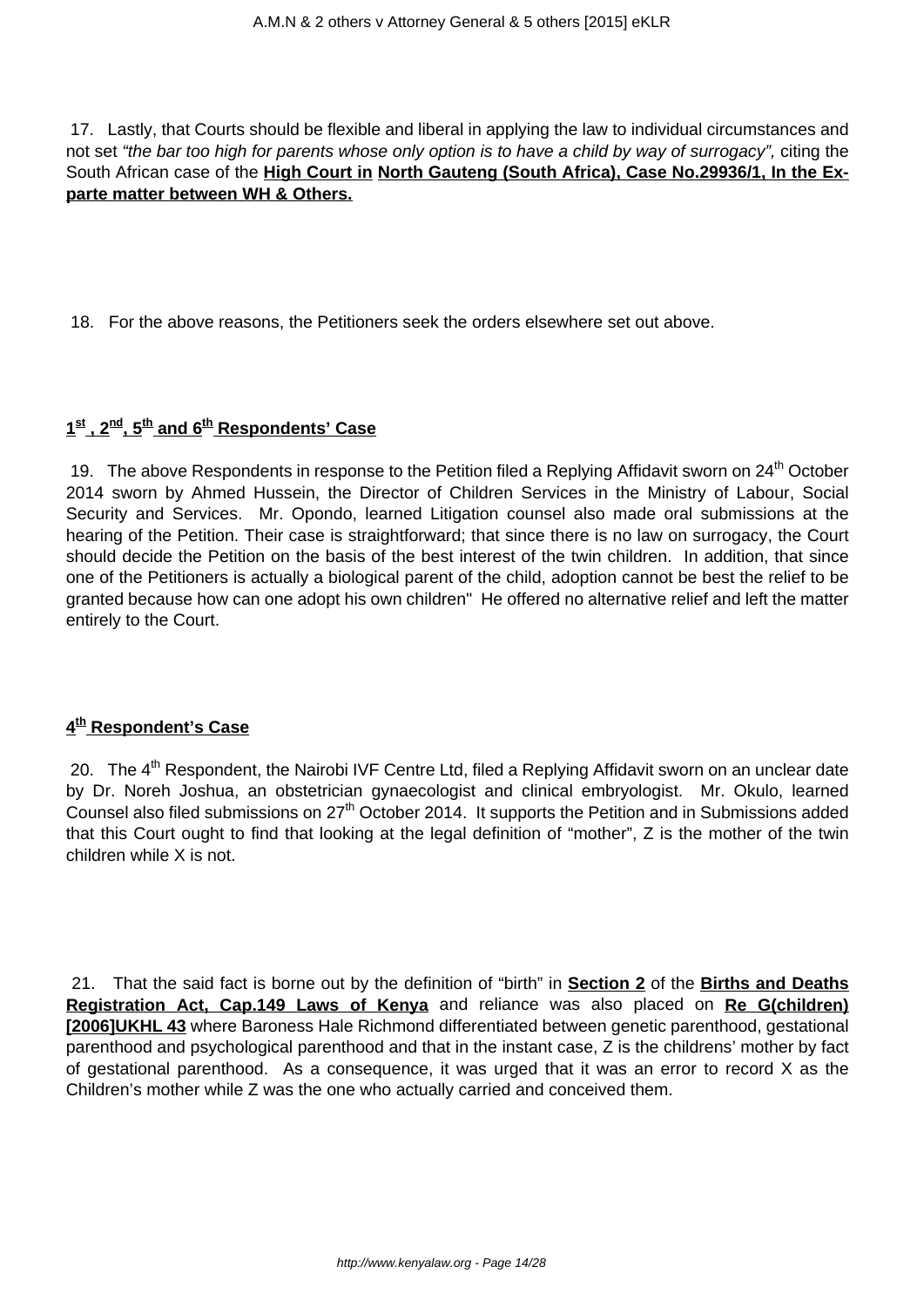22. It was the  $4<sup>th</sup>$  Respondent's further submission therefore that the proper relief available to the Petitioners is a rectification of the childrens' birth certificates to indicate Z as the mother and thereafter X can properly adopt the children and thereby meet both the expectations of the law in Kenya and the UK.

### **Determination**

23. Having reproduced the submissions by all parties to this Petition, it is obvious that the facts obtaining are wholly uncontested and the factual background above reflects the genesis of and the issues that triggered the Petition. It is also a point of agreement that had X and Y not applied for British Citizenship for the twin children and the same denied, this Petition would never have been filed.

24. What then are the issues arising for determination" In my view they are the following;

i. Were the birth certificates issued to the twin children properly issued under the current legal regime in Kenya" Was the information contained in them truthful and if not, what information should they lawfully contain"

ii. Who is the lawful mother of the twin children"

iii. In view of the position taken by the UK Passport Office as regards the entry into the UK by the twin children, what reliefs are available to the Petitioners"

### **Issuance of Birth Certificates**

25. It is admitted that the twins were issued with birth certificates based on the advise given by the Attorney General vide his letter of 11<sup>th</sup> April 2013. In that letter the Attorney General made that advise on the basis of the consent between the Petitioners and to "save all the parties concerned time and money that would otherwise need to be expended over an adoptive process under the Children's Act."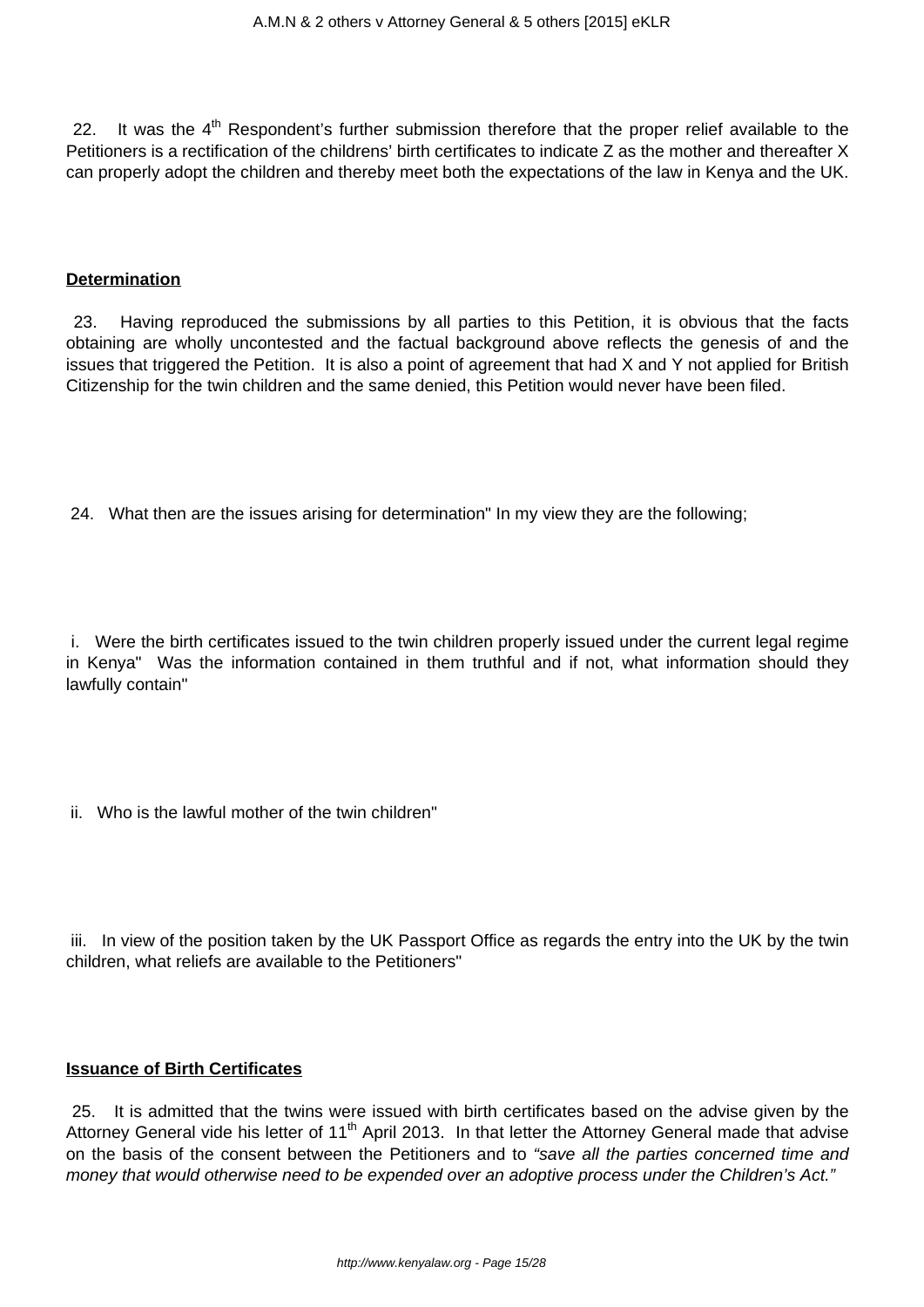26. The  $4<sup>th</sup>$  Respondent has however faulted that short cut process arguing that the two birth certificates were falsified as X in law cannot be the mother of the children. That issue requires initial resolution, before I return to the issue of birth certificates.

### **Who is the mother of the surrogate children"**

27. This issue has dogged other Courts in the past and the effect has been painful for affected Parties. In **R: X & Y (Foreign surrogacy) [2008] EWHC 3030 (Fam)** for example, reference was made to the diversity of approaches taken by different Countries and in that case, at one point during the proceedings, the effect of the conflict in the applicable UK and Ukrainian laws meant that "…the children were marooned stateless and parentless whilst the applicants could neither remain in the Ukraine nor bring the children home". (to the UK).

28. This pain is what X has expressed in this case. She has raised the issue of the fact that as she pursued entry into the UK for the children while in Kenya, she lost her employment in the UK and has become almost destitute and yet the matter is far from resolved.

29. In any event, from what authorities I have come across, it would seem that a host woman is presumed in law to be the mother of a surrogate child until other legal processes are applied to transfer legal motherhood to the commissioning woman. I say so based on the following decisions;

i. **Re X (A child) [2014] EWHC 3135 (Fam)** where Mrs. Justice Fleanor King, DBE at paragraph 23 stated as follows;

**"(a) The surrogate mother having carried a child following assisted reproduction 'and no other woman', is the child's legal mother-Section 33(1)HFEA 2008. This remains the case unless the child is subsequently adopted or parenthood transferred through a parental order. Absent adoption or a parental order, she has and she has and retains parental responsibility."**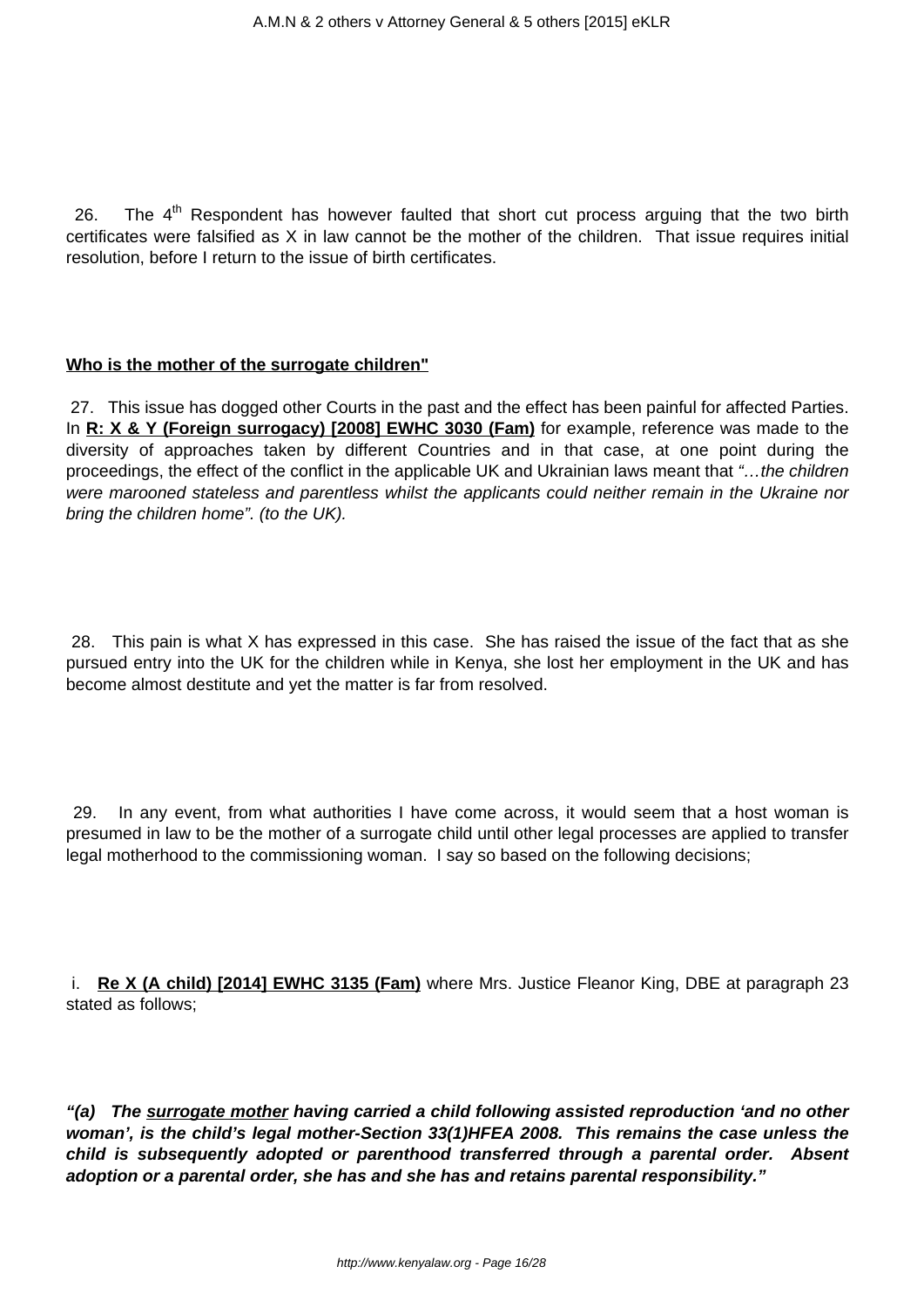In addition, the learned Judge stated that;

### b. **The father is the genetic and social father of CP.**

**The surrogate mother was not married …Section 35 HFEA 2008 and was neither treated in a UK Licensed clinic, she was not in the category of relationship which would satisfy the so called 'Fathership' conditions' (Section 37 HFEA 2008) which relationships could otherwise have the effect of making the husband/partner of the surrogate mother the legal father in place of the genetic father.**

c. **The mother, absent legal intervention, has no status other than the emotional and social status of being CP's psychological mother. Crucially she does not have parental responsibility, she cannot therefore give consent to medical treatment, register CP for a school or take a myriad of decisions in relation to CP which parents routinely do without a thought as to whether or not they have the authority so to do."**

ii. In the **Ex-parte matter between WH & Others (supra)** at paragraph 52, the Court stated thus;

**"In California, the position is that single men, single women, heterosexual couples and GLBT (gay, lesbian, bisexual and transexual) couples are able to successfully obtain parental rights. In order to list the intended parents on the birth certificate an order of the Superior Court is required wherein the surrogacy agreement is acknowledged and the position of the intended parents is confirmed. In Florida, the intended parents must petition the Court within three days of the child's birth for an expedited affirmation of parental status 'at which point the Court shall schedule a hearing of the matter.' If the Court is satisfied that the intended parents have entered a valid surrogacy contract and that at least one of them is the child's genetic parent, the court shall enter an order finding the intended parents to be the legal parent of the child."**

30. I am also aware that in some jurisdictions such as France, Iceland and Italy, the surrogate mother "has no parental rights over the child and the child born is legally the child of the prospective parents" – See **In the ex-parte matter between WH & Others** at para.46. But having so said it would seem to me that absent a legislative framework in Keya, the position taken by the UK Courts and noting specifically the issues before me, ought to prevail here and so I will find that the surrogate mother is the mother of the twins until such a time as the necessary legal processes are undertaken or until this or any other Court has issued requisite orders in that regard. I will return to that subject later in the Judgment.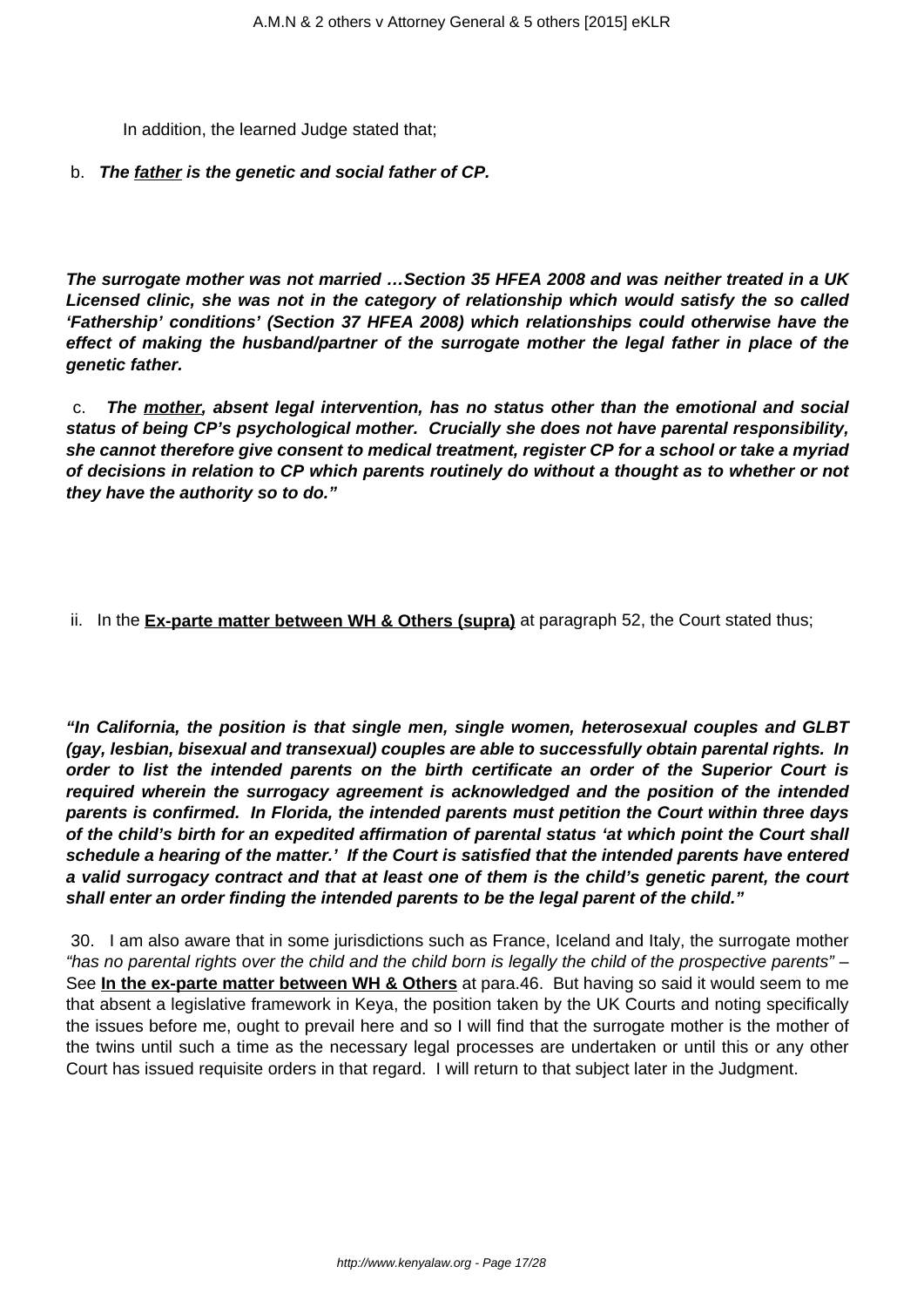31. I see no reason to go and further and determine the issue of fatherhood because that matter was never contested before me and later, when determining the appropriate relief to the Petitioners that issue will resolve itself in the context of Kenyan law as opposed to the law in the UK.

32. Turning back to the issue of the birth certificates, once I have determined that the mother of the twins is the surrogate mother, it follows that the  $4<sup>th</sup>$  Respondent's contention that the birth certificates were unlawfully issued contrary to **Section 22** of the **Births and Deaths Registration Act, Cap.149 is the correct legal position in Kenya.** In saying so, it is obvious that the Petitioners cannot be held to blame for their actions as both the  $3<sup>rd</sup>$  Respondent and themselves acted on the advise of the Attorney General given in good faith in order to assist and alleviate a delicate and pressing situation. Having addressed the first two issues, the only other issue to determine is the appropriate reliefs to be granted in this case.

### **What reliefs are available to the Petitioner"**

33. From what I have stated above, in **Re X(A child) (supra)**, Sir James Munby in answer to a question similar to the one I am addressing stated as follows;

**"… What the commissioning parents want, and what on the face of it X's best interests plainly demand, is an order permanently extinguishing all the legal rights and responsibilities of the surrogate parents and permanently vesting all such rights and responsibilities in the commissioning parents. There are only two ways in which, in principle, such an outcome can be achieved; an adoption order made in accordance with Section 46 of the Adoption and Children Act 2002 or a parental order made in accordance with Section 54 of the 2008 Act. Adoption is not an attractive solution given the commissioning father's existing biological relationship with X. As X's guardian put it, a parental order presents the optimum legal and psychological solution for X and its preferable to an adoption order because it confirms the important legal, practical and psychological reality of X's identity; the commissioning father is his biological father and all parties intended from the outset that the commissioning parents should be his legal parents…"**

34. The challenges that the Court expressed above are the same challenges that this Court is now facing. Sadly, unlike the UK Courts, we do not have provision for parental orders and the only option that may be available is that of adoption. Whatever decision this Court makes in that regard must be guided by two main considerations;

i. The need to ensure that the unit of the family as intended in the surrogacy agreement is not ruined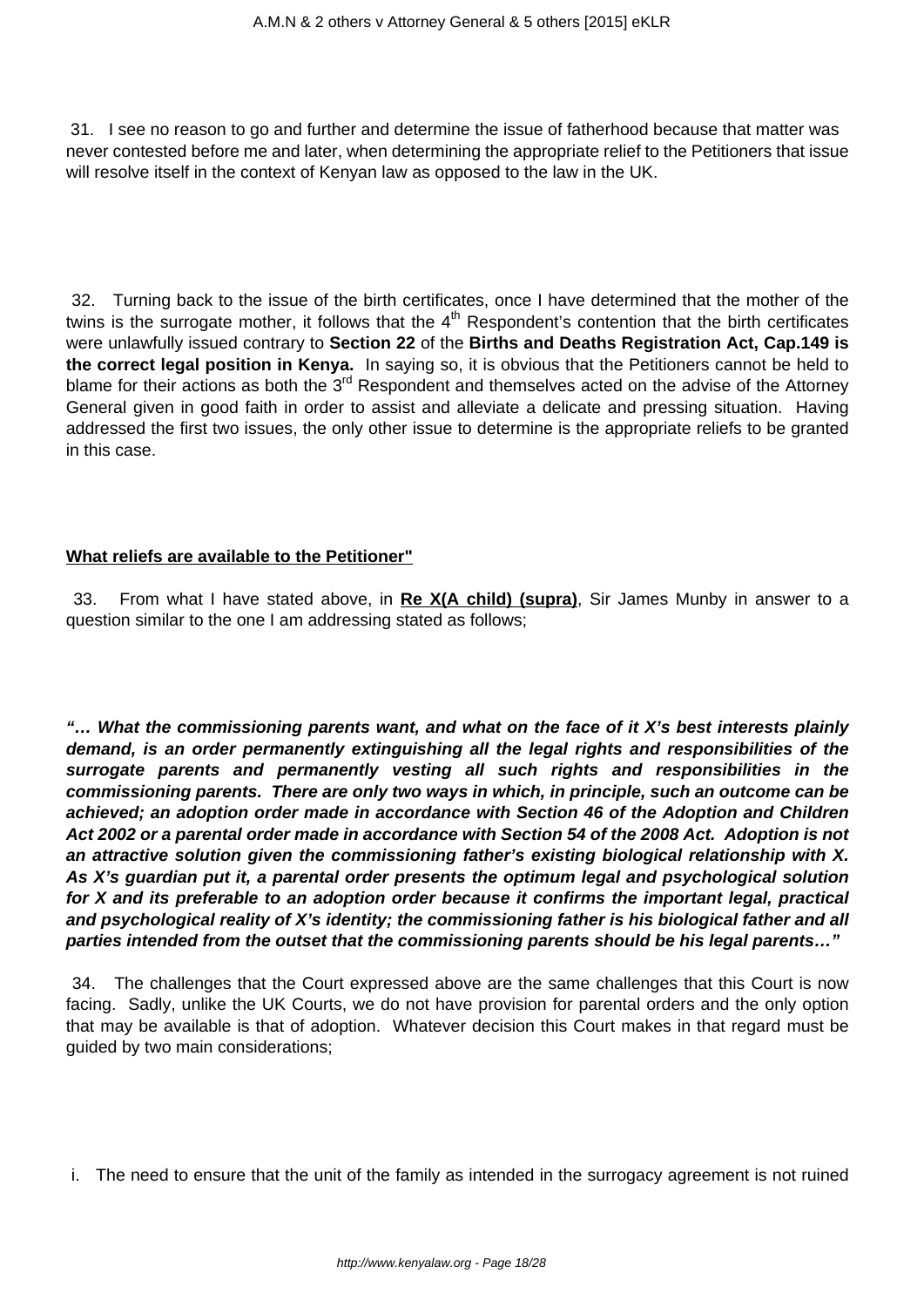by unnecessary detail and technicality.

ii. That at all times the best interests of the surrogate children are paramount.

35. In addressing issue No.(i) in the context of a parental order, (and which principle is also applicable in the case of an adoption order), Sir Munby, in **Re X (A child)** stated thus;

**"First, they draw on that part of the case-law which identifies the fundamental principles and policy underlying Section 54, directing my attention to three decisions of Theis J. The first is A v P (surrogacy): Parental Order: Death of Applicant) [2011] EWHC 1738 (Fam), [2012] 2 FLR 145, paras 24-26:**

**The primary aim of Section 54 of the HFEA 2008 is to allow an order to be made which has a transformative effect on the legal relationship between the child and the applicants. The effect of the order is that the child is treated as though born to the applicants. It has clear implications as regards the right to respect for family life under Article 8 of the European Convention. Family life exists in this case as the child has lived with both Mr. and Mrs. A. The child is biologically related to Mr. A and perhaps Mrs. A. The effect of not making an order will be an interference with that family life in that the factual relationship will not be recognized by law. The Court's responsibility to 'guarantee not rights that are theoretical and illusory but rights that are practical and effective' Marckx v Belgium (1979-) 2 EHRR 330, at para 31."**

**"A further relevant consideration is that family life is not only a matter of fact and degree but also the significance of legal relationships. In this case if an order is not made there is no legal connection between the child and his deceased biological father. Protection of the right to family life pre-supposes the factual existence of family life (Pini and Bertani; Manera and Atripalidi vs Romania (2005) 40 EHRR 13, [2005] 2 FLR 596, at para 143). Once that is established (and it is in this case) the state must facilitate and protect that right."**

As to the effect of not making any appropriate order, he stated thus;

**"The consequences of not making an order in this case are as follows;**

i. **There is no legal relationship between the child and his biological father who is also the commissioning father;**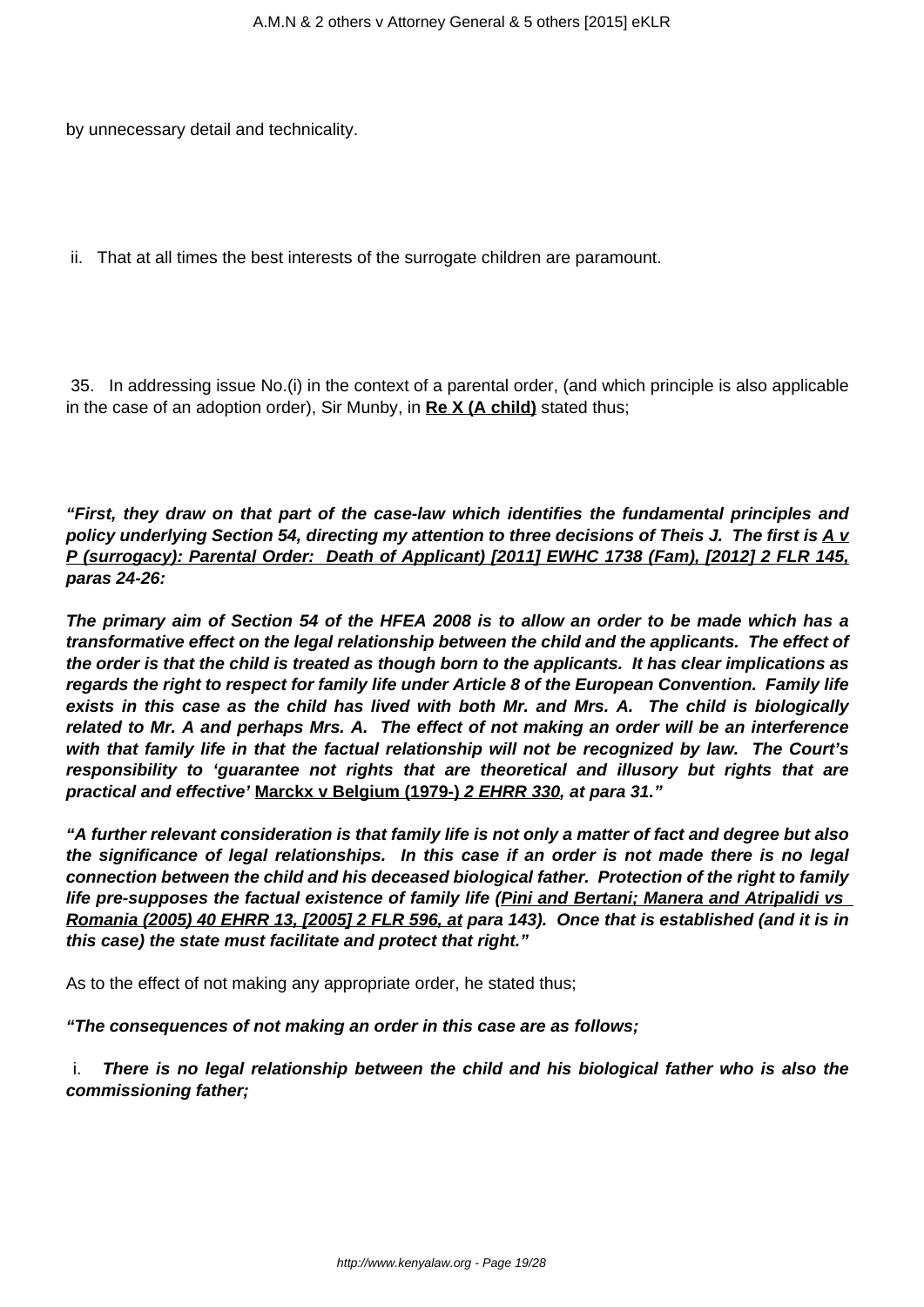## **(ii) The child is denied the social and emotional benefits of recognition of that relationship;**

iii. **The child may be financially disadvantaged if he is not recognized legally as the child of his father (in terms of inheritance);**

iv. **The child does not have a legal reality which matches the day-to-day reality;**

v. **The child is further disadvantaged by the death of the biological father."**

36. In applying the above holding to this case, this Court in granting relief must take into account the fact that since 2012, X and Y have struggled to attain the family they intended to have and three years down the line, to attain the family they intended with the twin children to have and three years down the line, with an obvious huge amount of money, other resources and time spent, they have hit legal walls, one after another. I need not repeat the obvious physical and psychological pain that they are undergoing while practically raising the twin children as their own (as they are). Whatever orders are to be made therefore must be both within the law and also realistic and practical. In the words of the Court in **Marckx vs Belgium (supra),** they must also be effective.

37. On issue No. (ii), the principle that the best interests of the child, in any case involving a child, must be paramount, has been universally accepted. Our **Constitution** in **Article 53(2)** provides as follows;

**"(1) …**

### **(2) A child's best interests are of paramount importance in every matter concerning the child."**

38. I have in addition to the above, having been pointed out to the decision in **A.O.G & S.A.J. (supra)** by the Court of Appeal (O'kubasu, Waki and Aganyanya, JJ), **NHOS vs Little Angels Network (Odero, J) THJ vs SMO [2014} eKLR** where the said principle was firmly applied.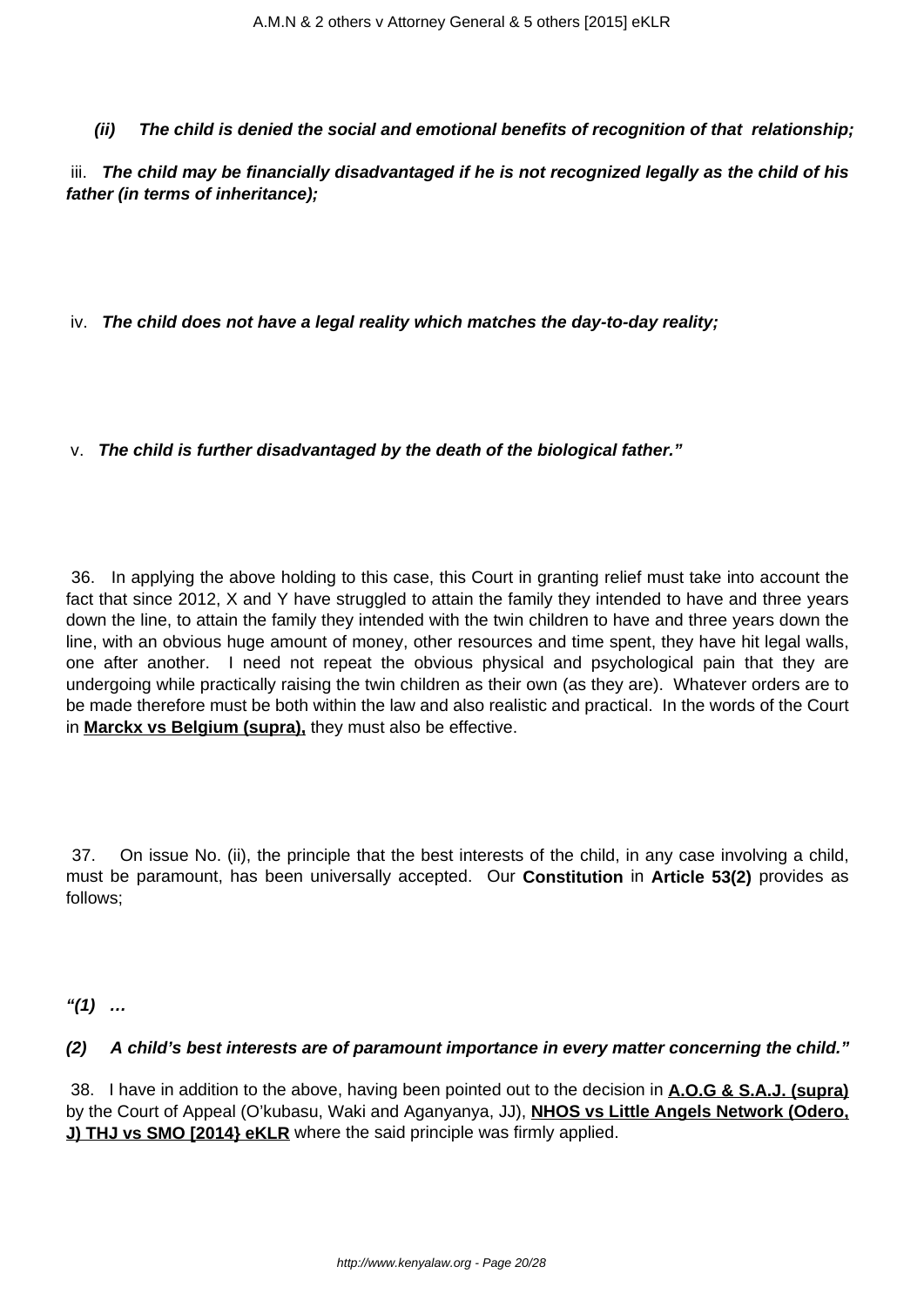39. In invoking the said principle, Moylan J. **In the matter of Re: D (A child) EWHCC 2121 (Fam)** addressed also the issue of fatherhood which was peripherally raised in the present case. Although Z is married, her husband only featured in the signing of the Surrogacy Agreement and it is obvious that neither he nor Z have any intention of claiming the twin children in the future and therefore to all practical intents and purposes, X and Y are the ones raising the children as parents (though their legal parenthood is still to be secured). Moylan J. in that regard stated thus;

**"The issue I have to decide in this judgment is whether the surrogate mother was married at the relevant time. This is necessary for the purposes of deciding whether, as a matter of English law, the father is the child's legal father. As Baroness Hale said in Re G (children) [2006] 2 FLR 629, parenthood can be defined in a number of different ways: genetic parenthood, gestational parenthood and social and psychological parenthood. There is, of course, in addition, legal parenthood.**

**There can be no doubt that both the Applicant and the 1st Respondent are the social and psychological parents of the child, which is why in the rest of this judgment I will refer to them as the mother and the father. However, this does not make them at law the parents of the child. The father is also a genetic parent but that too, in the circumstances of this case, does not necessarily make him at law a parent or the father of the child. The mother is not the legal parent of the child.**

**The legal parental status of the mother and the father is not affected by the fact that both of them are registered as the child's parents on the birth certificate provided by the State of Georgia."**

He went on to state that;

**"The relevant statutory provisions are contained in part 2 of the Human Fertilisation and Embryology Act 2008 ('the HFEA 2008'). Pursuant to Section 33, D's legal mother is the surrogate mother. This Section provides that the woman who is carrying or has carried a child through surrogacy is to be treated as the mother of the child. This applies whether the woman was in the United Kingdom or elsewhere at the time the surrogacy was effected."**

Further, that;

**"By virtue of Section 35 of the HFEA 2008 the answer to the question, 'Who is the legal father"', depends on whether the surrogate mother was married at the relevant time. Section 35(1) provides;**

**'If – (a) at the time of the placing in her of the embryo or of the sperm and eggs or of her artificial insemination, W was a party to a marriage, and;**

**(b) the creation of the embryo carried by her was not brought about with the sperm of the other party to the marriage, and;**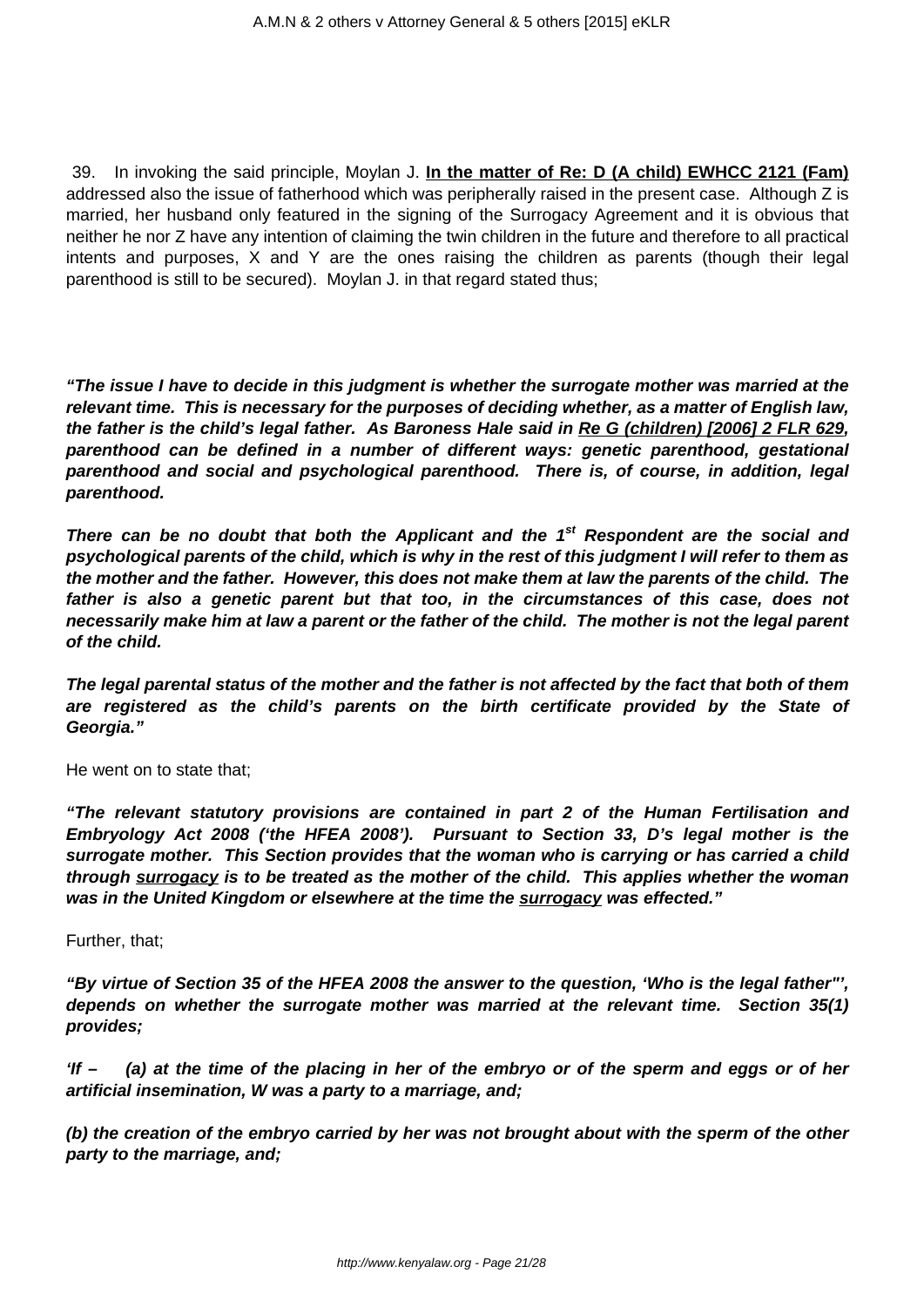**Then, subject to Section 38(2) to (4), the other party to the marriage is to be treated as the father of the child unless it is shown that he did not consent to the placing in her of the embryo or the sperm and eggs or to her artificial insemination (as the case may be).**

**Section 35(2) provides;**

**'This Section applies whether W was in the United Kingdom or elsewhere at the time mentioned in subsection (1)(a).'**

**Section 48 of the HFEA 2008 provides that where, by virtue of the Act, a person is to be treated as the mother, father or parent of a child, 'that person is to be treated in law as the mother, father or parent (as the case may be) of the child for all purposes.'**

**Section 48(2) provides the converse, namely that where, by virtue of the HFEA 2008, a person is not to be treated as a parent of the child, 'that person is to treated in law as not being a parent of the child for any purpose'."**

40. I have quoted Moylan J. to reiterate the matters I raised elsewhere above and to note that the learned Judge was addressing the case before him in the context of the HFEA 2008 which is not applicable to the case before me but which I only cite as persuasive to my mind. Even then, the principle of law raised in it is that in crafting an appropriate relief, there is need to confer upon X and Y legal parenthood by the most expeditious and inexpensive lawful process. Elsewhere above, while all the Petitioners and the 4<sup>th</sup> Respondent have agreed that an adoption order is the only appropriate relief, the  $1<sup>st</sup>$ ,  $2<sup>nd</sup>$   $5<sup>th</sup>$  and  $6<sup>th</sup>$  have raised doubts about the efficacy of such an order because Y is actually genetically the father of the twins and so how can he adopt his own child" To my mind, that issue is not important because what matters as stated by Mrs. Justice Eleanor King in **JP & Anor vs SP & CP [2014] EWHC 595 (Fam)** at paragraphs 24 – 43 is how to confer "parental status/parental responsibility upon the mother." In that case, she toyed with a number of lawful options including;

- i. A Parental order
- ii. Adoption
- iii. Special guardianship order
- iv. Residence order

In making her decision she was guided by the following considerations;

a. The need to provide the mother with security and recognition of her status,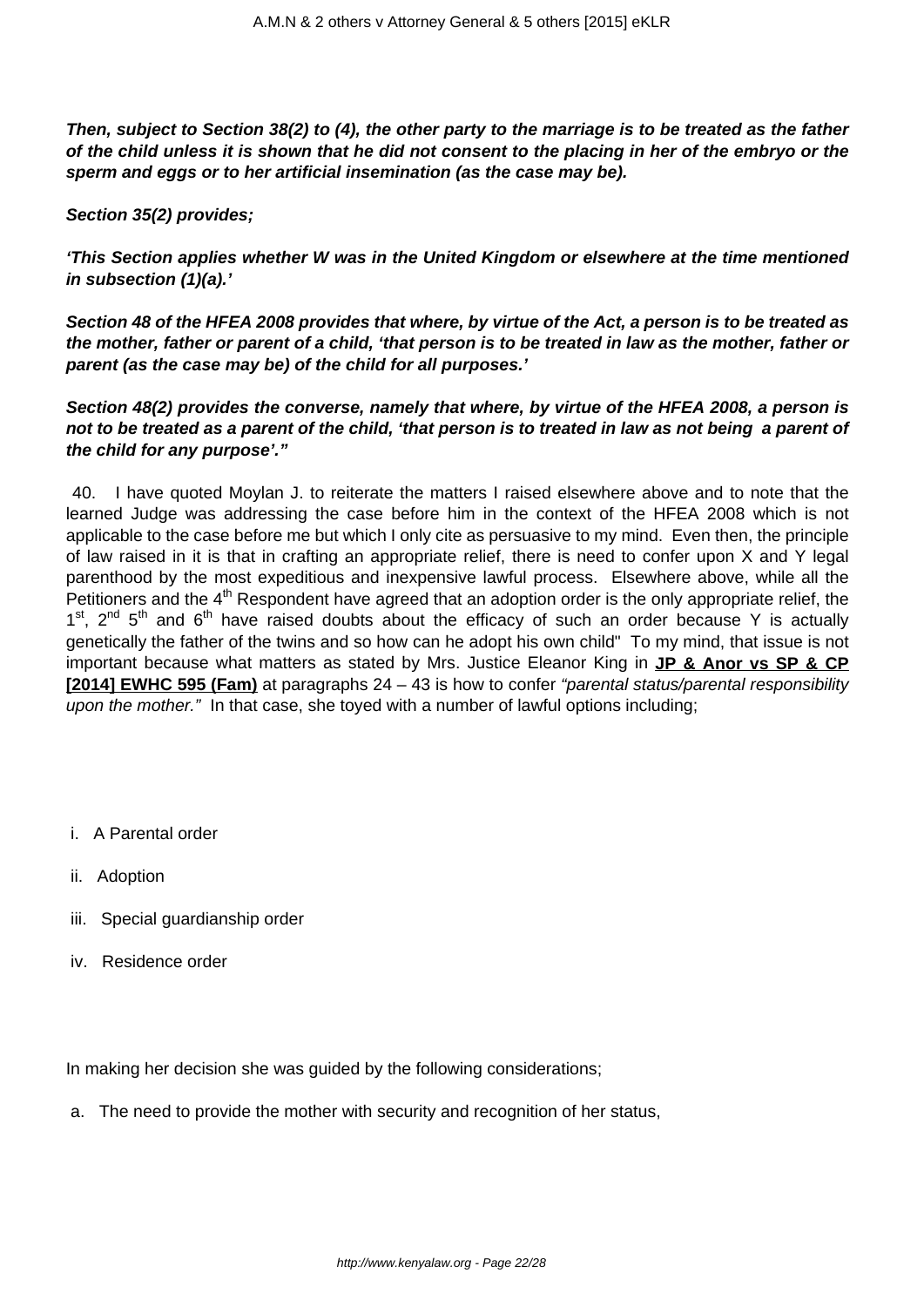b. The need to regulate the use the surrogate mother may choose to put of her parental responsibility in circumstances where, whilst there is no immediate reason to believe she would act inappropriately, she is a close personal friend of the mother and continues to see the child.

c. To achieve (i) and (ii) without jeopardising the father's role as legal father with parental responsibility.

41. The above considerations also apply to the case before me and I note that in his letter of 11<sup>th</sup> April 2013, the Attorney General stated as follows;

**"Legal parentage is a matter of law, and in questions of surrogacy, Kenyan law is silent. Consequently, this is an area for future development of public policy and law. In foreign jurisdictions where law recognizes surrogacy arrangements – and we reviewed the United Kingdom, Australia and the United States – the surrogate mother/host woman and her husband (where applicable) are considered the legal parents of any infants born to a surrogacy arrangement, until they transfer their legal rights to the intended parents/surrogate genetic couple. In those foreign jurisdictions, two main legal instruments are employed in the transfer of legal parentage: (i) parental orders or (ii) and adoption order. We note that the Kenyan legal system does not recognize the instrumentality of parental orders that would have been the tool most proximate in reflecting the reality in this case. In the event of a tussle, there is no specific direction for the present case under existing law.**

**Noting the absence of contention in this case, therefore, Kenyatta National Hospital may consider the surrogacy agreement, together with the surrogate host woman's no objection, as consent to enter the names of the intended genetic couple in the birth notification of twins born out of this arrangement, and subsequently in the birth certificate of the said twins. This would save all parties concerned time and money that would otherwise need to be expended over an adoptive process under the Children's Act."**

42. In his opinion therefore and contrary to submissions made before me, the Attorney General did not rule out adoption as an option open to the commissioning parents i.e. X and Y. Similarly, in the letter dated  $4<sup>th</sup>$  August 2014, the UK Passport Office stated that the options available to X and Y are;

**"Adoption under Article 23 of the 1993 Hague Convention on the Protection of children and Cooperation in Respect of the Inter-Country Adoption – certificates issued under The Hague Convention Article 23 are acceptable for passport services.**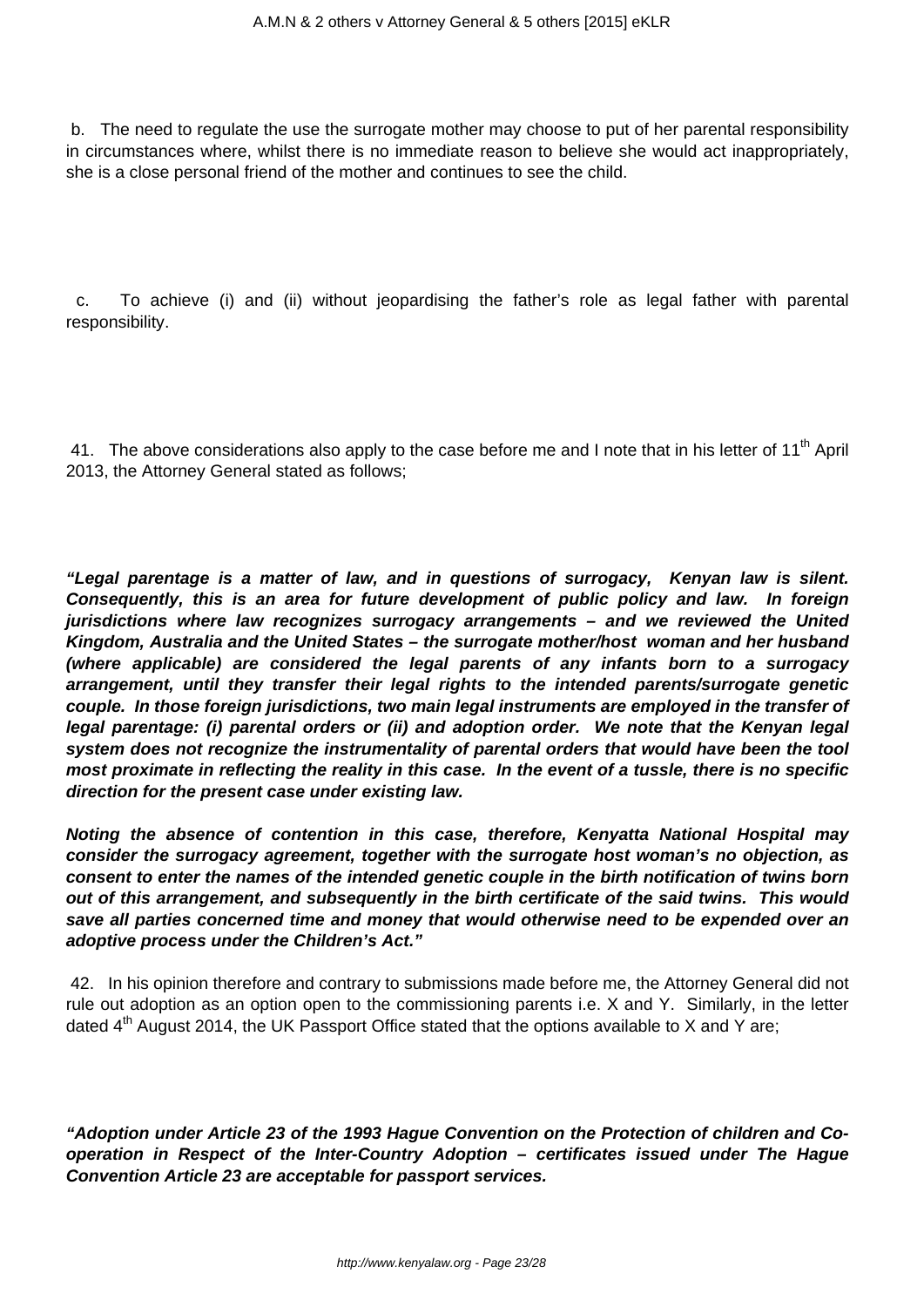**Registration as a British citizen – it is open to you to contract the United Kingdom Visa & Immigration service (UKV&I) with a view to registering the children as British citizens. You should contact UKV&I) via the website [www.gov.uk](http://www.gov.uk)"**

43. It would seem from the above therefore that the common option that seems agreeable to all parties and is actually the only one that I can see is available within out Legal regime, is adoption by X since Y is already a parent in fact and in law. I say so also in view of what Munby J. stated in **Re X (A child)** elsewhere above.

44. Since adoption is therefore the only relief that meets both the expectations of the law in Kenya and the UK, I should now return to the prayers in the Petition before I dispose of the matter.

## **Whether the Petitioners should be allowed to amend the Birth Certificates and Kenyan Passports of the Surrogate Children**

45. I have held that the birth certificates and the Kenyan Passports were issued in error and in contravention of the law *(albeit in good faith)* and both therefore ought to be amended to reflect the fact that while Y remains the biological father, Z should be recorded as the biological mother pending the finalization of the adoption process.

## **What guidance should the Court offer as to the parental status of surrogate children in consideration of the laws between Kenya and the United Kingdom"**

46. I have held that the surrogate mother is the legal mother and the genetic father is the legal father until a legal process is invoked to transfer legal parenthood to the mother. This position will remain until a statutory framework is created perhaps along the lines of the law in the U.K. because of our historical ties including in our laws.

47. In that regard, I note that the Attorney General recognized this lacunae in his letter of 11<sup>th</sup> April 2013 wherein he stated thus;

"**Noting advances in medical health, and the likelihood that surrogacy arrangements are likely to be witnessed on a more frequent basis in the years to some, there is merit in government**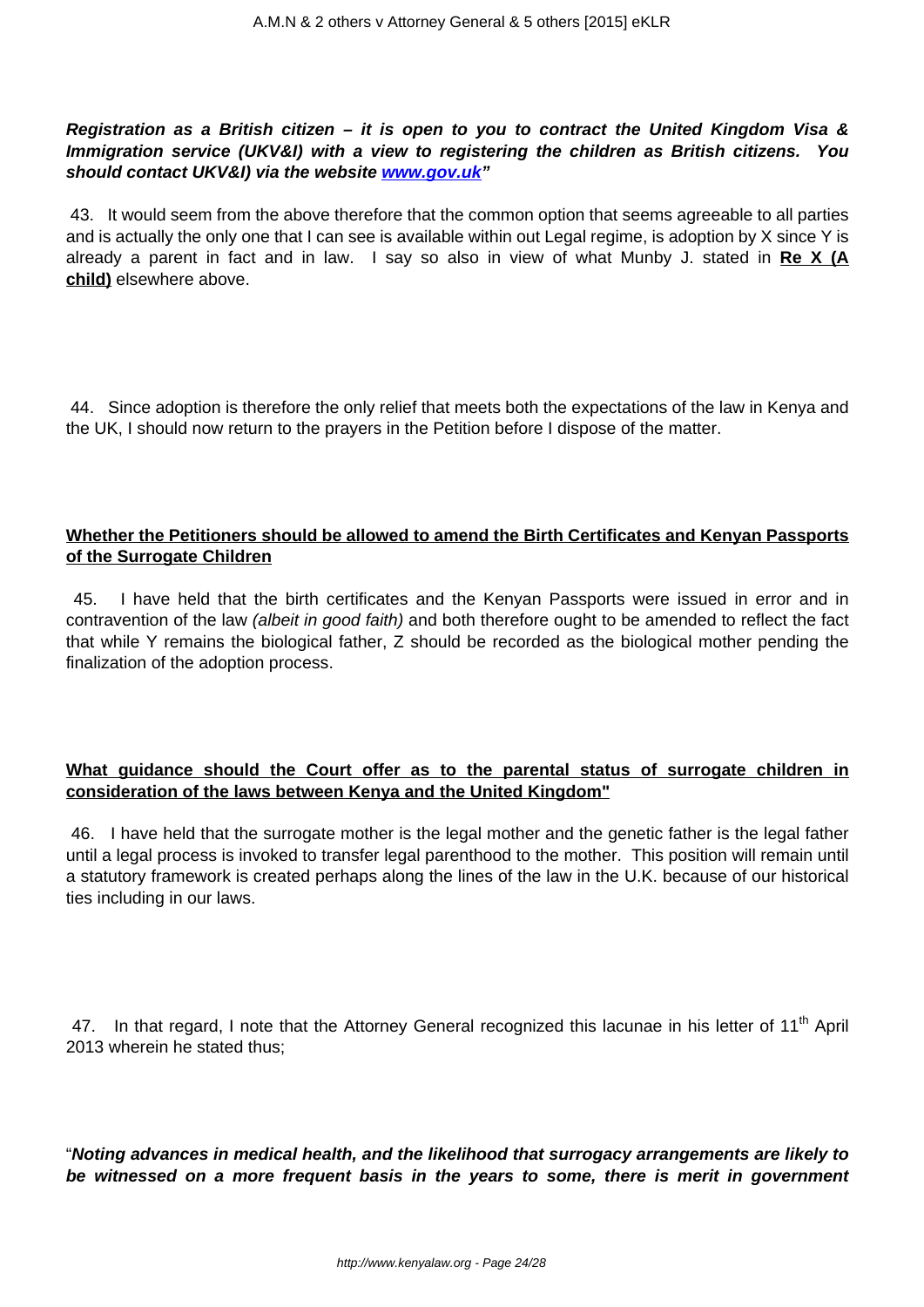**initiating a deliberate process of public policy formulation on the question of surrogacy. It is therefore strongly recommended that a formal inter-agency and multi-stakeholder process be initiated by the Ministry of Health to consider the need for a formal policy, and possibly law, on surrogacy in Kenya. The stakeholders may need to consider the following key issues among others during that process;**

a. **The need for a policy or legislation on surrogacy in Kenya;**

b. **The advisability of the tool of parental orders in the transfer of legal parentage under surrogacy arrangements;**

c. **Definition of key terminology in surrogacy transactions;**

d. **Implications of a legal recognition of surrogacy in Kenya on all related laws and regulations;**

e. **Constitutional implications arising from recognition of surrogacy, particularly in the case of same-sex couples in Kenya.**

- f. **Issues of advertising for surrogacy arrangements and involvement of third parties;**
- g. **The question of commercial versus altruistic surrogacy; and**
- h. **Implications of surrogacy on medical ethics."**

48. I note the above initiative and would only add that the matter requires urgent attention to save prospective parents the agony that X and Y have undergone.

49. The above finding would also address prayer 4 in the Petition. I say so because the only available procedure in Kenya today is adoption under the **Children's Act.** Such a procedure would also meet the expectations of the law in the UK and I have shown why.

### **Conclusion**

50. In **Du Toit & Anor vs Minister of Welfare and Population Development & Others 2003(2) SA 198 (CC),** Skweyiya J. stated as follows;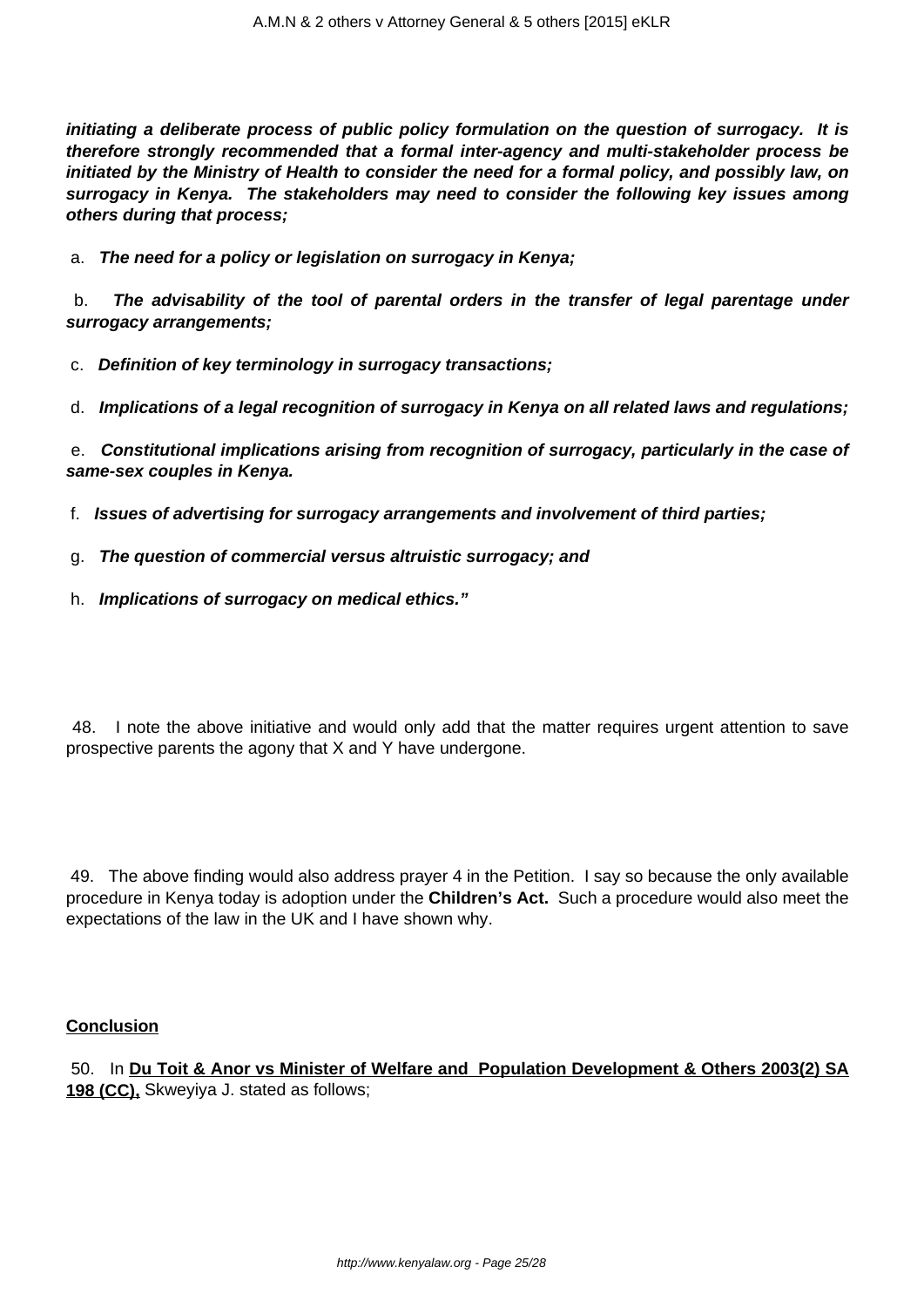**"The institutions of marriage and family are important social pillars that provide for security, support and companionship between members of our society and play a pivotal role in the rearing of children. However, we must approach the issues in the present matter on the basis that family life as contemplated by the Constitution can be provided in different ways and means and that legal conceptions of what constitutes family life should change as social practices and traditions change."**

51. Further, in the ex-parte matter between **WH & Others (Supra)**, Tomlay and Kollapen JJ had this to say;

**"While there appears to be a growing international trend to provide an adequate legislative basis to deal with surrogacy, informal surrogacy has been in existence for a long time. Practiced as far back as the biblical era it is invariable shaped by the cultural, traditional and social norms of a given society. Family members of friends motivated by altruism would become surrogate mothers without any formalities being entered into and this practice probably continues without the oversight or the intervention of the State.**

**However there is also growing recognition that private and familiar relationships may not always provide the answer to parents who seek to have a child of their own resulting in both the recognition in some jurisdictions of formal surrogacy and the need to regulate it."**

52. I adopt all the above findings and would add that in Kenya, there is now no doubt that we require a law to regulate surrogate arrangements in order to protect all involved and affected parties including and most importantly, the children – See also **JLN & 2 Others vs Director of children [2014] eKLR** per Majanja, J.

- 53. The matter is at an end and the final orders to be made are that;
- i. **The Petition dated is allowed in the following terms;**

a. **An order is hereby issued that pending a fast-tracked adoption process for the surrogate twins herein, their birth certificates and Kenyan passports shall be amended and/or altered to indicate that Z and not X is their biological mother.**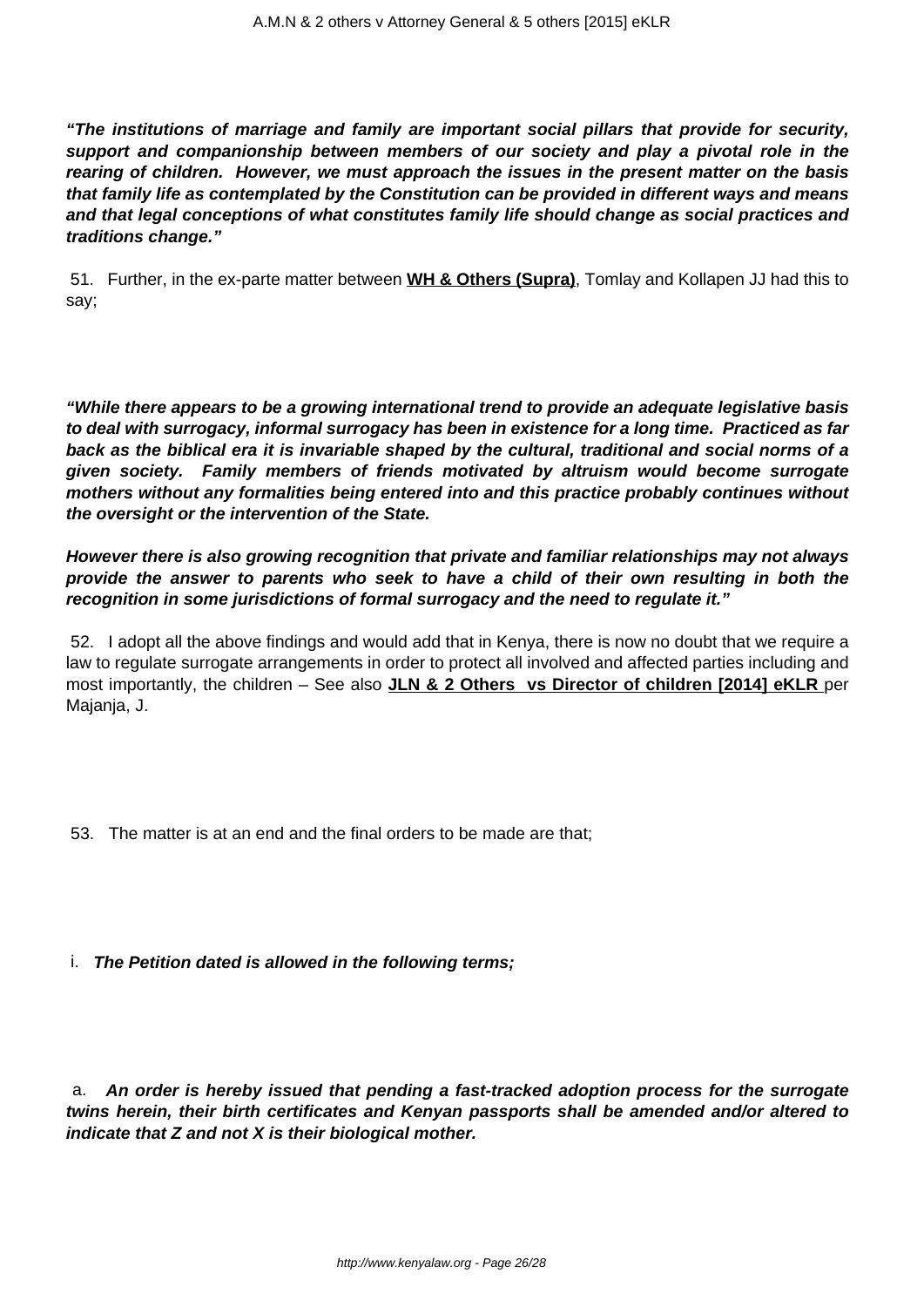b. **The adoption proceedings contemplated in (a) above shall be fast-tracked and an order is hereby issued directing the Deputy Registrar of the Family Division to so fast-track the adoption proceedings in the interests of justice.**

c. **It is hereby determined that in cases of surrogacy, the surrogate mother shall be registered as the mother of a born child pending legal proceedings to transfer legal parenthood to the commissioning parents.**

d. **The Attorney General is directed to fast-track the enactment of legislation to cater for surrogacy arrangements in Kenya.**

e. **Each party to shall bear its own costs.**

54. Orders accordingly.

# **DATED, SIGNED AND DELIVERED AT NAIROBI THIS 13TH DAY OF FEBRUARY, 2015**

### **ISAAC LENAOLA**

### **JUDGE**

#### **In the presence of:**

Kariuki – Court clerk

Mr. Mugola for Petitioner

Mr. Okulo for 4<sup>th</sup> Respondent